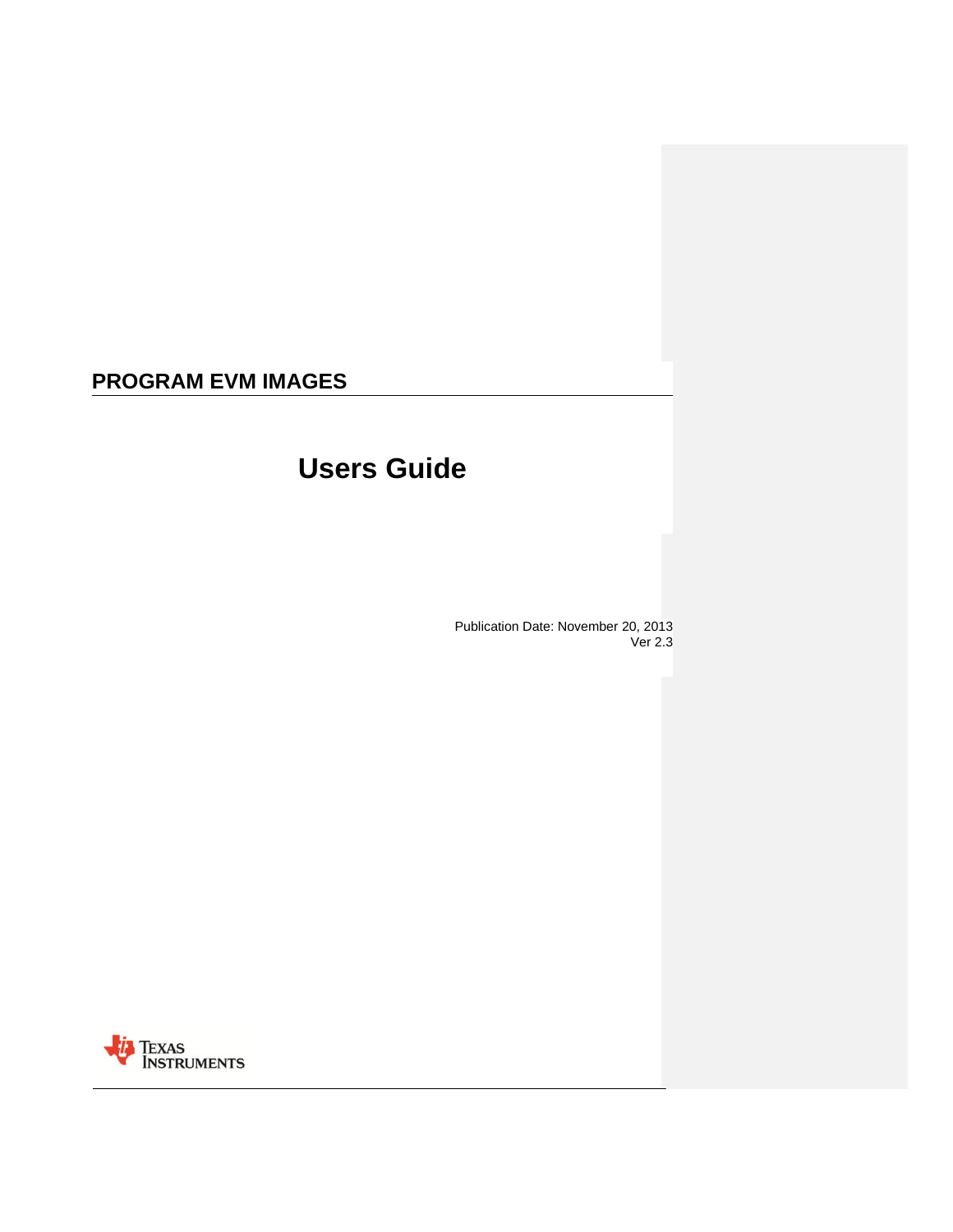## **Document License**

This work is licensed under the Creative Commons Attribution-NoDerivs 3.0 Unported License. To view a copy of this license, visit

http://creativecommons.org/licenses/by-nd/3.0/ or send a letter to Creative Commons, 171 Second Street, Suite 300, San Francisco, California, 94105, USA.

Copyright (C) 2011-12 Texas Instruments Incorporated - [http://www.ti.com](http://www.ti.com/)

© Copyright 2011 Texas Instruments, Inc. All Rights Reserved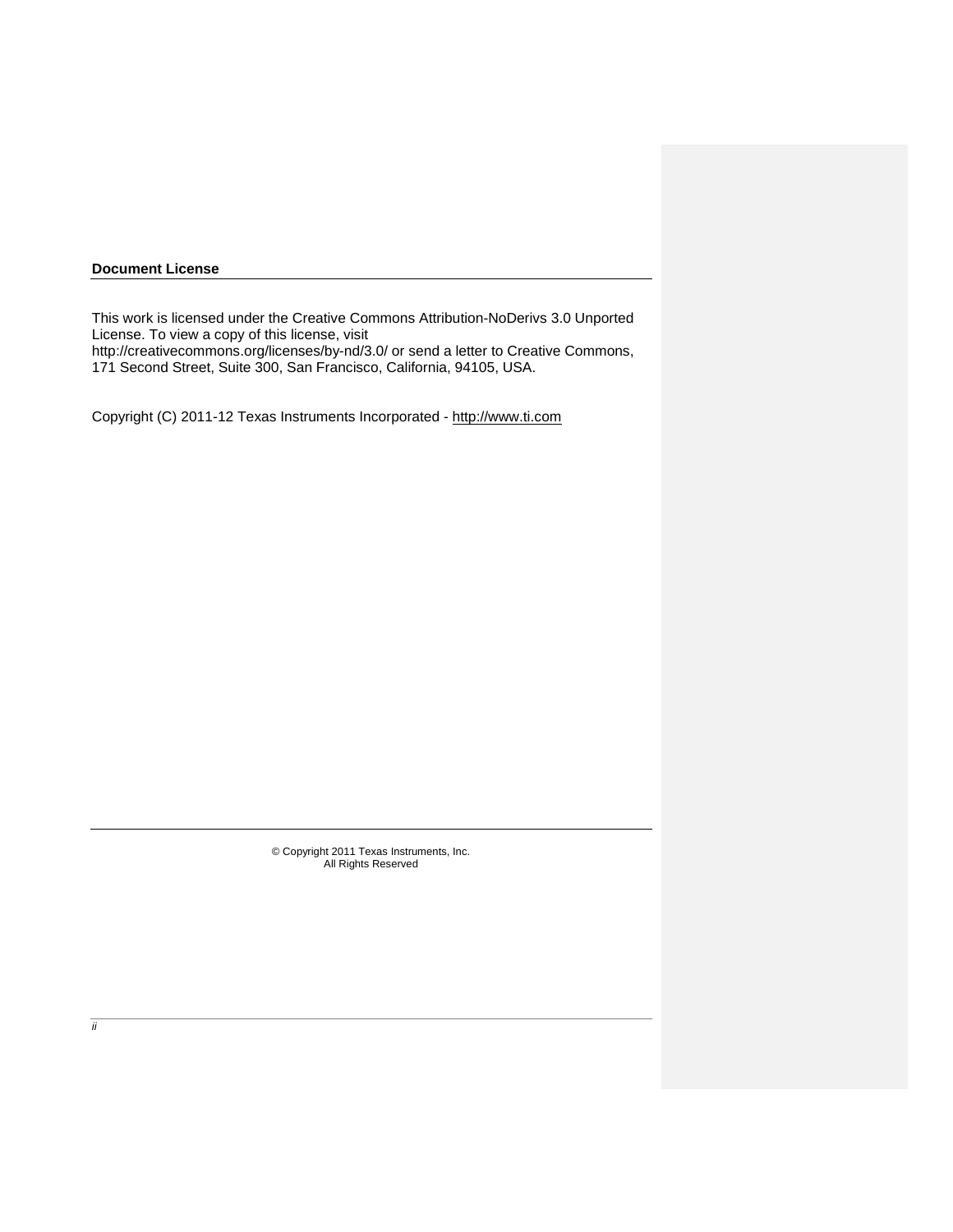# Contents

| 1 |     |       |                                                             |  |
|---|-----|-------|-------------------------------------------------------------|--|
| 2 |     |       |                                                             |  |
| 3 |     |       |                                                             |  |
|   | 3.1 |       |                                                             |  |
|   | 3.2 |       |                                                             |  |
|   | 3.3 |       |                                                             |  |
|   | 3.4 |       |                                                             |  |
| 4 |     |       |                                                             |  |
| 5 |     |       |                                                             |  |
| 6 |     |       |                                                             |  |
| 7 |     |       |                                                             |  |
|   | 7.1 |       |                                                             |  |
|   |     |       |                                                             |  |
|   |     | 7.1.2 |                                                             |  |
|   |     | 7.1.3 |                                                             |  |
|   | 7.2 |       |                                                             |  |
|   |     | 7.2.1 |                                                             |  |
|   |     | 7.2.2 |                                                             |  |
|   | 7.3 |       |                                                             |  |
|   | 7.4 |       |                                                             |  |
|   | 7.5 |       |                                                             |  |
|   | 7.6 |       | Executing the DSS script to restore factory default images9 |  |
|   |     | 7.6.1 |                                                             |  |
|   |     | 7.6.2 |                                                             |  |
|   |     | 7.6.3 | Sample DSS Script output for Windows and Linux 10           |  |
| 8 |     |       |                                                             |  |
|   | 8.1 |       |                                                             |  |
|   | 8.2 |       |                                                             |  |
|   |     | 8.2.1 |                                                             |  |
|   | 8.3 |       |                                                             |  |
|   |     | 8.3.1 |                                                             |  |
|   |     | 8.3.2 |                                                             |  |
|   | 8.4 |       |                                                             |  |
|   |     | 8.4.1 |                                                             |  |
|   |     | 8.4.2 |                                                             |  |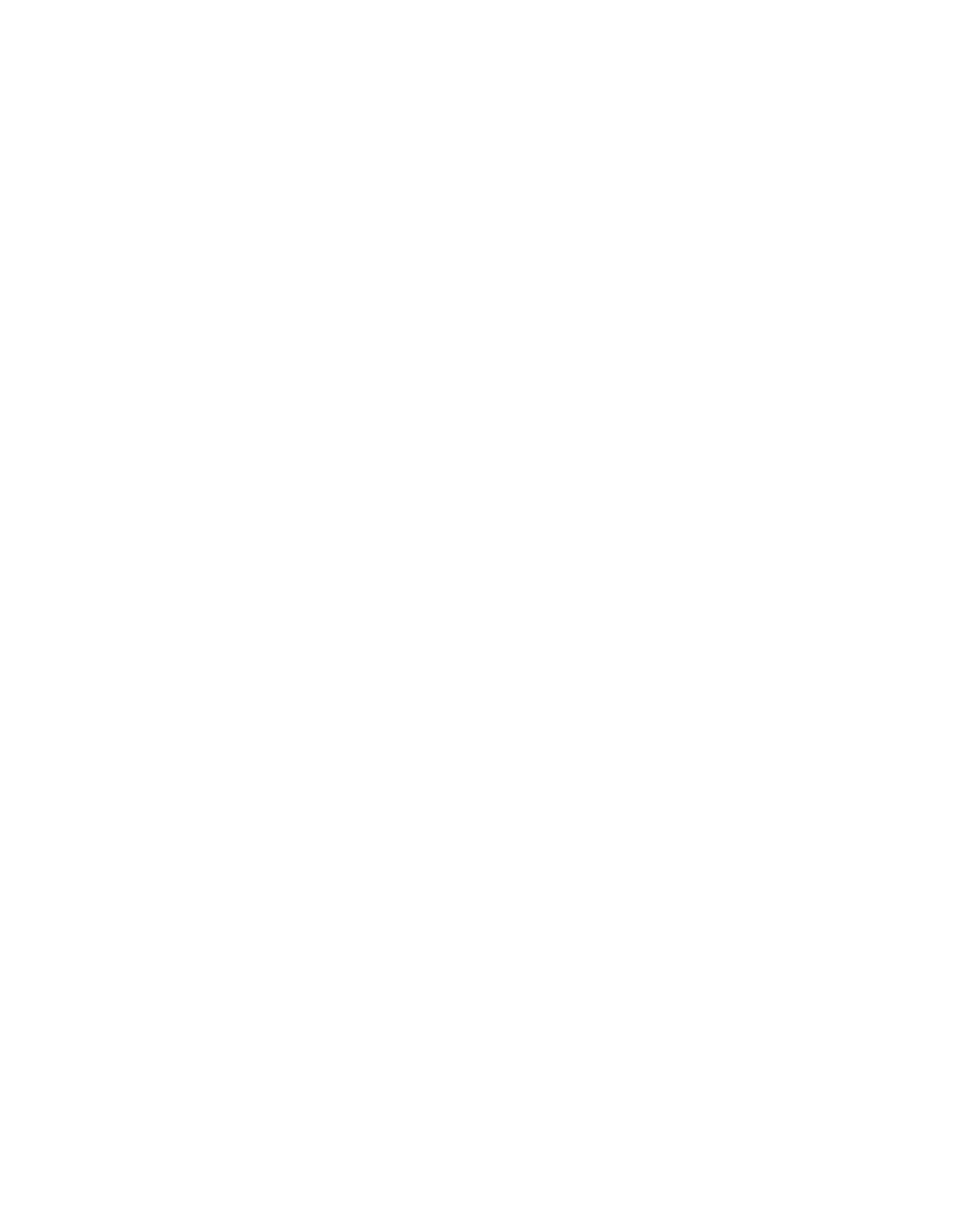**Users Guide** 

# **BIOS MCSDK RECOVERING FACTORY DEFAULT IMAGES**

# **1 Overview**

This release provides the images for the factory to program on the eeprom, nand and nor for EVM6670L, EVM6678L, EVM6657L, EVM6618L and EVMK2H.

**Comment [a1]:** 

# **2 Revision History**

| Revision | Details                          |
|----------|----------------------------------|
| 1.0      | <b>Initial Version</b>           |
| 1.1      | Rearranged the sections          |
| 1.2      | Updating the Linux instructions. |
| 1.3      | Added C6670 EVM support          |
| 1.4      | Updated scripts and binaries     |
| 1.7      | Updated to CCS 5.1               |
| 1.8      | Fixed POST and NOR instructions  |
| 1.9      | Added C6657 EVM support          |
| 2.0      | Added EVMK2H support             |

# **3 Files Provided**

## **3.1 C6678 EVM Files**

The following files are the factory default images under program\_evm\binaries\evm6678l.

Note: Please note that nand.bin and nand\_oob.bin are not supplied from BIOS MCSDK releases. Please refer to the DVD shipped along with the EVM for nand.bin file.

*1*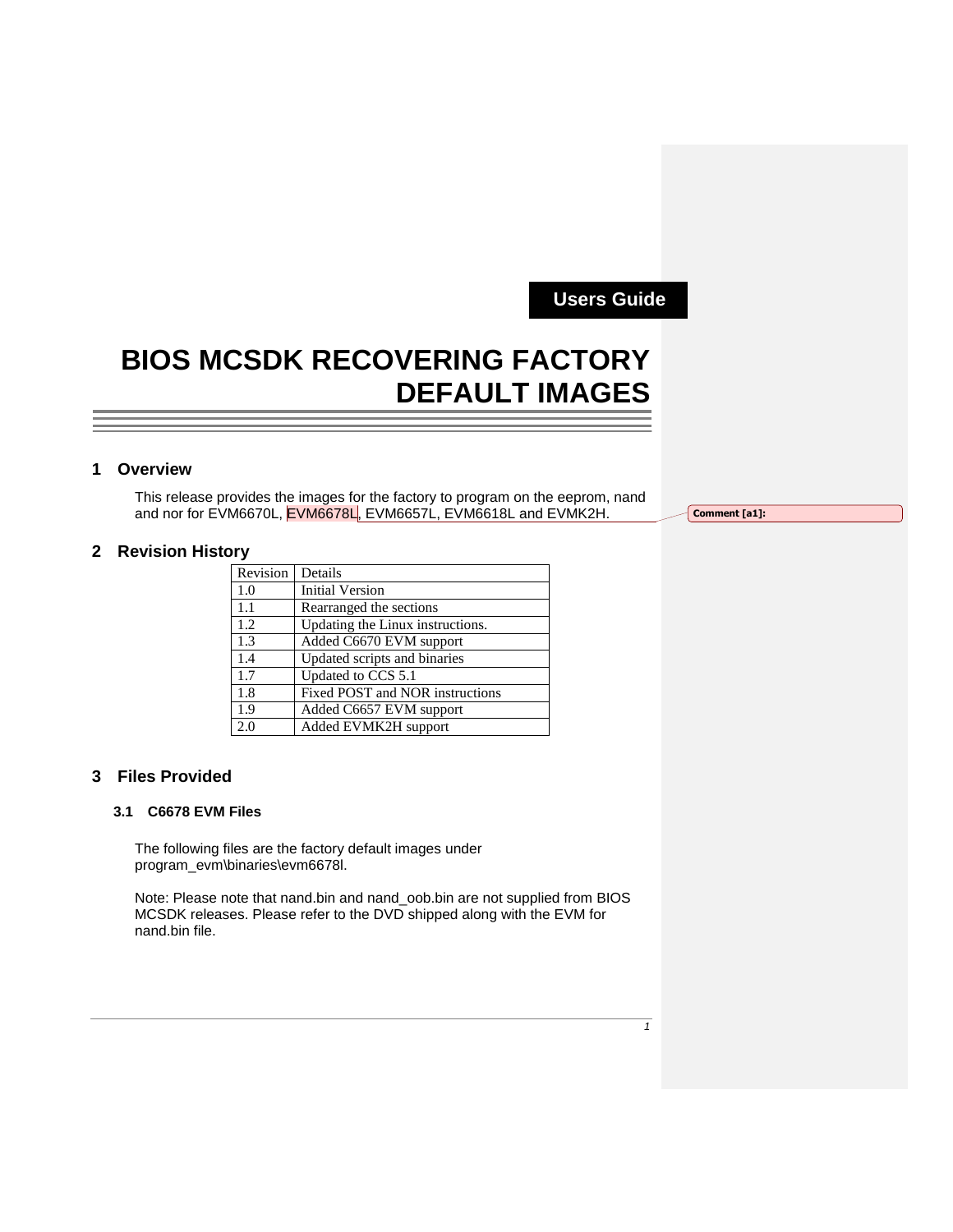| <b>File Name</b>         | <b>Description</b>                               |
|--------------------------|--------------------------------------------------|
| eeprom50.bin             | Binary file Power On Self Test (POST)            |
| eeprom51.bin             | Binary file for IBL                              |
| eepromwriter_evm6678l.ou |                                                  |
|                          | eeprom Writer DSP executable                     |
| eepromwriter_input.txt   | eeprom writer input for execution                |
| eepromwriter_input50.txt | eeprom writer input for writing images to $0x50$ |
| eepromwriter_input51.txt | eeprom writer input for writing images to $0x51$ |
| nandwriter evm6678l.out  | Nand Writer DSP executable                       |
| nand_writer_input.txt    | nand image writer input file                     |
| nor.bin                  | Binary file for the NOR image having HUA demo    |
| norwriter_evm6678l.out   | NOR image writer DSP executable                  |
| nor_writer_input.txt     | NOR image writer input file                      |

# **3.2 C6670 and TCI6618 EVM Files**

C6670 EVM and TCI6618 EVM use the same factory default images under program\_evm\binaries\evm6670l.

| <b>File Name</b>         | <b>Description</b>                               |
|--------------------------|--------------------------------------------------|
| eeprom50.bin             | Binary file Power On Self Test (POST)            |
| eeprom51.bin             | Binary file for IBL                              |
| eepromwriter_evm6670l.ou |                                                  |
|                          | eeprom Writer DSP executable                     |
| eepromwriter_input.txt   | eeprom writer input for execution                |
| eepromwriter_input50.txt | eeprom writer input for writing images to 0x50   |
| eepromwriter_input51.txt | eeprom writer input for writing images to $0x51$ |
| nandwriter_evm6670l.out  | Nand Writer DSP executable                       |
| nand_writer_input.txt    | nand image writer input file                     |
| nor.bin                  | Binary file for the NOR image having HUA demo    |
| norwriter_evm66701.out   | NOR image writer DSP executable                  |
| nor_writer_input.txt     | NOR image writer input file.                     |

# **3.3 C6657 EVM Files**

C6657 EVM use the same factory default images under program\_evm\binaries\evm6657l.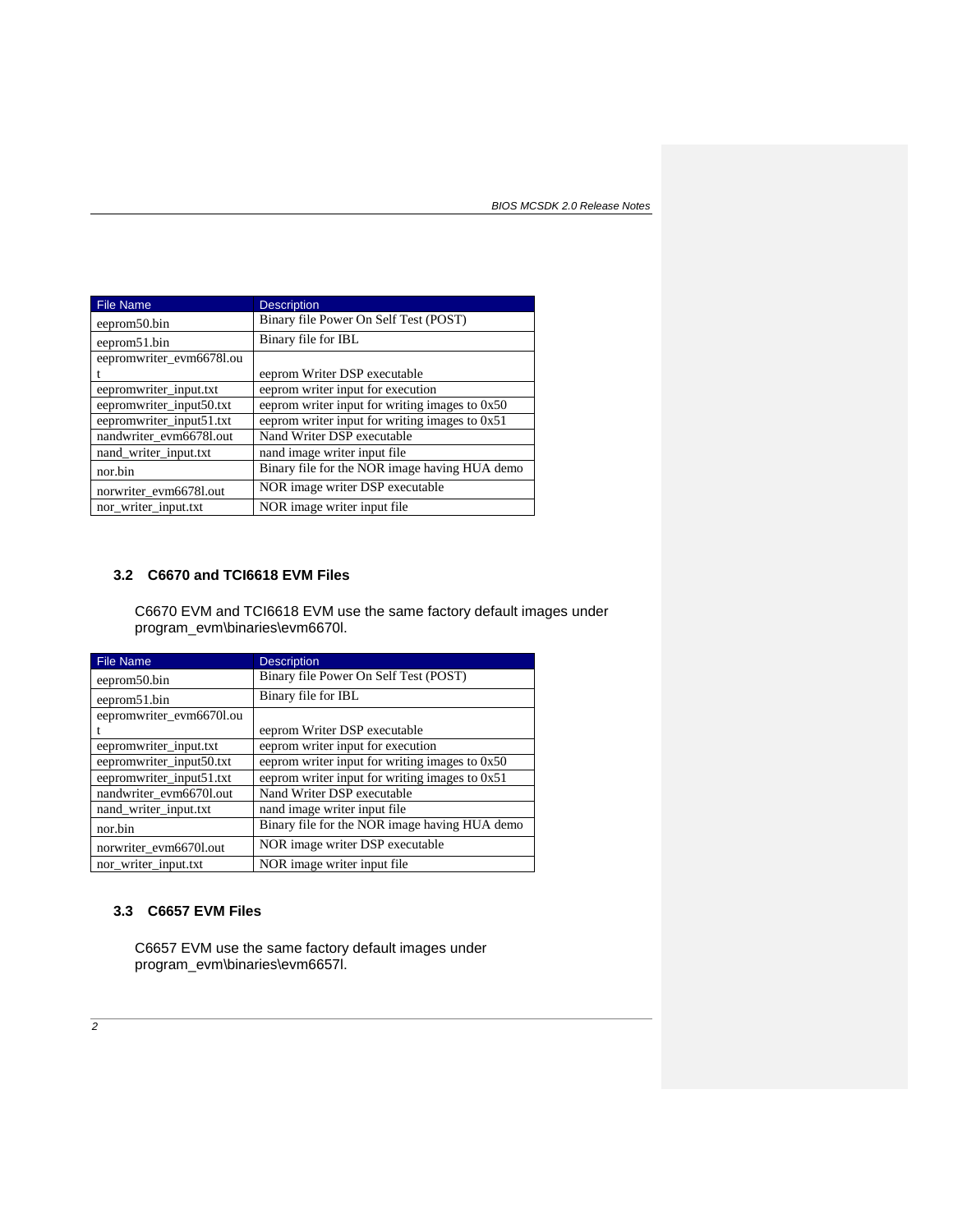| <b>File Name</b>          | <b>Description</b>                             |
|---------------------------|------------------------------------------------|
| eeprom50.bin              | Binary file Power On Self Test (POST)          |
| eeprom51.bin              | Binary file for IBL                            |
| eepromwriter_evm6657l.out | eeprom Writer DSP executable                   |
| eepromwriter_input.txt    | eeprom writer input for execution              |
| eepromwriter_input50.txt  | eeprom writer input for writing images to 0x50 |
| eepromwriter_input51.txt  | eeprom writer input for writing images to 0x51 |
| nandwriter_evm6670l.out   | Nand Writer DSP executable                     |
| nand_writer_input.txt     | nand image writer input file                   |
| nor.bin                   | Binary file for the NOR image having HUA demo  |
| norwriter_evm6657l.out    | NOR image writer DSP executable                |
| nor_writer_input.txt      | NOR image writer input file                    |

# **3.4 EVMK2H Files**

EVMK2H uses the factory default images under program\_evm\binaries\evmk2h.

| <b>File Name</b>      | <b>Description</b>                        |
|-----------------------|-------------------------------------------|
|                       |                                           |
|                       |                                           |
|                       |                                           |
|                       |                                           |
|                       |                                           |
|                       |                                           |
| nand.bin              | Nand UBIFS image (keystone-evm-ubifs.ubi) |
| nandwriter evmk2h.out | Nand Writer DSP executable                |
| nand writer input.txt | nand image writer input file              |
|                       | SPI NOR file for U-Boot                   |
| nor.bin               | (u-boot-spi-keystone-evm.gph)             |
| norwriter_evmk2h.out  | NOR image writer DSP executable           |
| nor_writer_input.txt  | NOR image writer input file               |

# **4 MD5SUM utility used**

Please use the md5sum utility from the below link <http://www.pc-tools.net/files/win32/freeware/md5sums-1.2.zip>

# **5 Device Support**

 The images provided support EVM6678L, EVM6657L, EVM6670L, EVM6618L and EVMK2H in Little Endian Mode.

# **6 Directory Structure**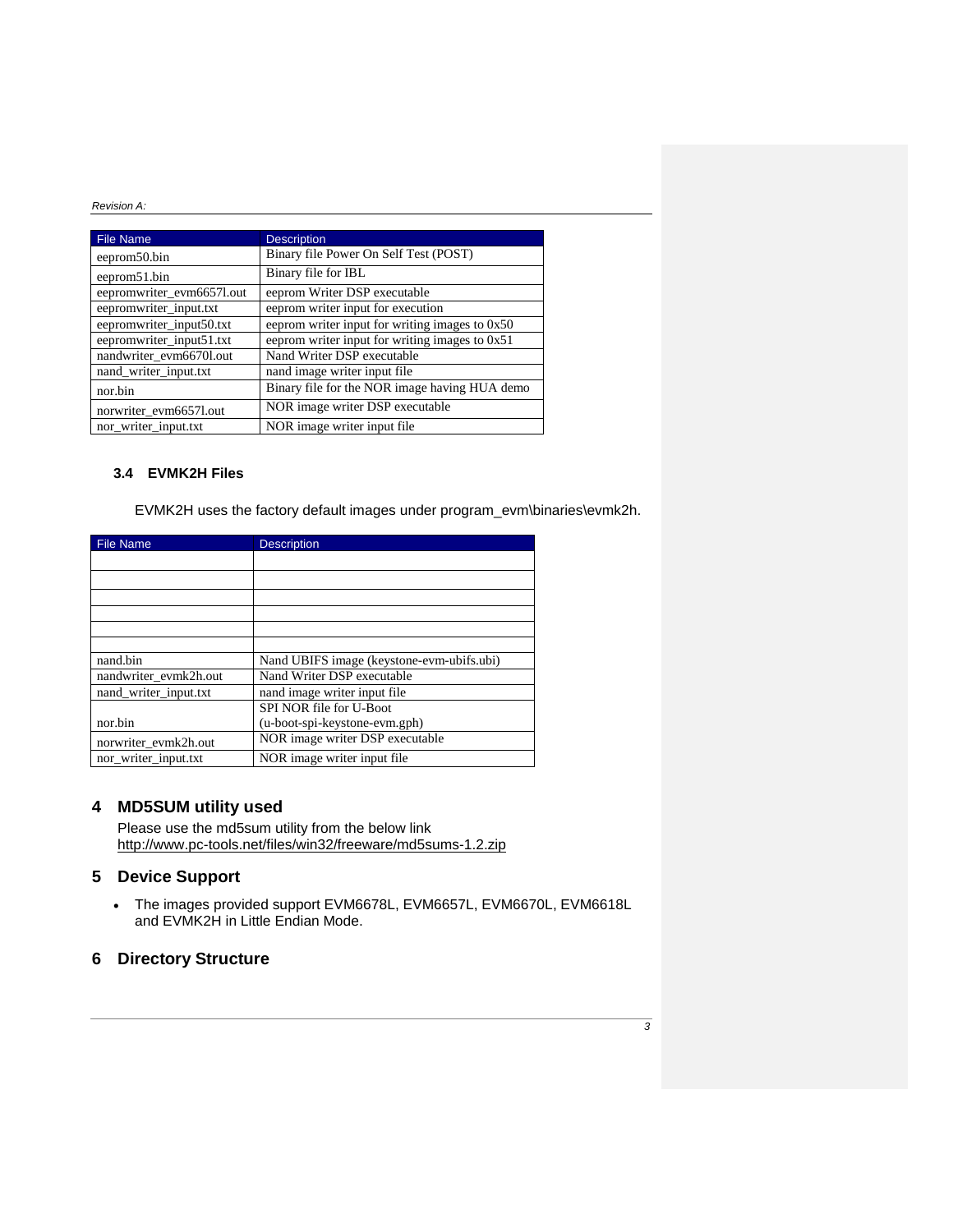The program\_evm (top-level) directory is intended to hold the \*DSS\* script for the Code Composer Studio which programs the default images to NAND/NOR/EEPROM.

The binaries/evmxxxx directory is intended to hold all the factory default images and the respective writers.

The configs/evmxxxx directory is intended to hold the "CCS target configuration files". Four pre-configured configurations are provided for each EVM type except evm6657l and evmk2h: one for inbuilt XDS100 in Windows, one for XDS560 mezzanine card in Windows, one for inbuilt XDS100 in Linux, and one for XDS560 mezzanine card in Linux. For evm6657l, besides the mentioned configuration files, another for XDS200 card in Windows is provided. For evmk2h, one configuration file is present for Windows, and one is present for linux.

The gel directory holds custom GEL files for the boards present. It also contains a README.txt for the gel files' usage.

The logs directory is empty and will be used to store logs. Logs are automatically generated when using program\_evm.js to flash evmxxxx devices.

| program_evm               |
|---------------------------|
| program evm_userguide.pdf |
| program_evm.js            |
|                           |
| hinaries                  |
| —evm66781                 |
| eeprom50.bin              |
| eeprom51.bin              |
| eepromwriter evm6678l.out |
| eepromwriter_input.txt    |
| eepromwriter input50.txt  |
| eepromwriter input51.txt  |
| nand bin                  |
| nandwriter evm6678l.out   |
| nand writer input.txt     |
| nor bin                   |
| norwriter evm6678l.out    |
| nor writer input.txt      |
| -evm66701                 |
| eeprom50.bin              |
| eeprom51.bin              |
| eepromwriter_evm6670l.out |
| eepromwriter_input.txt    |
| eepromwriter input50.txt  |
| eepromwriter input51.txt  |
| nand.bin                  |
| nandwriter evm66701.out   |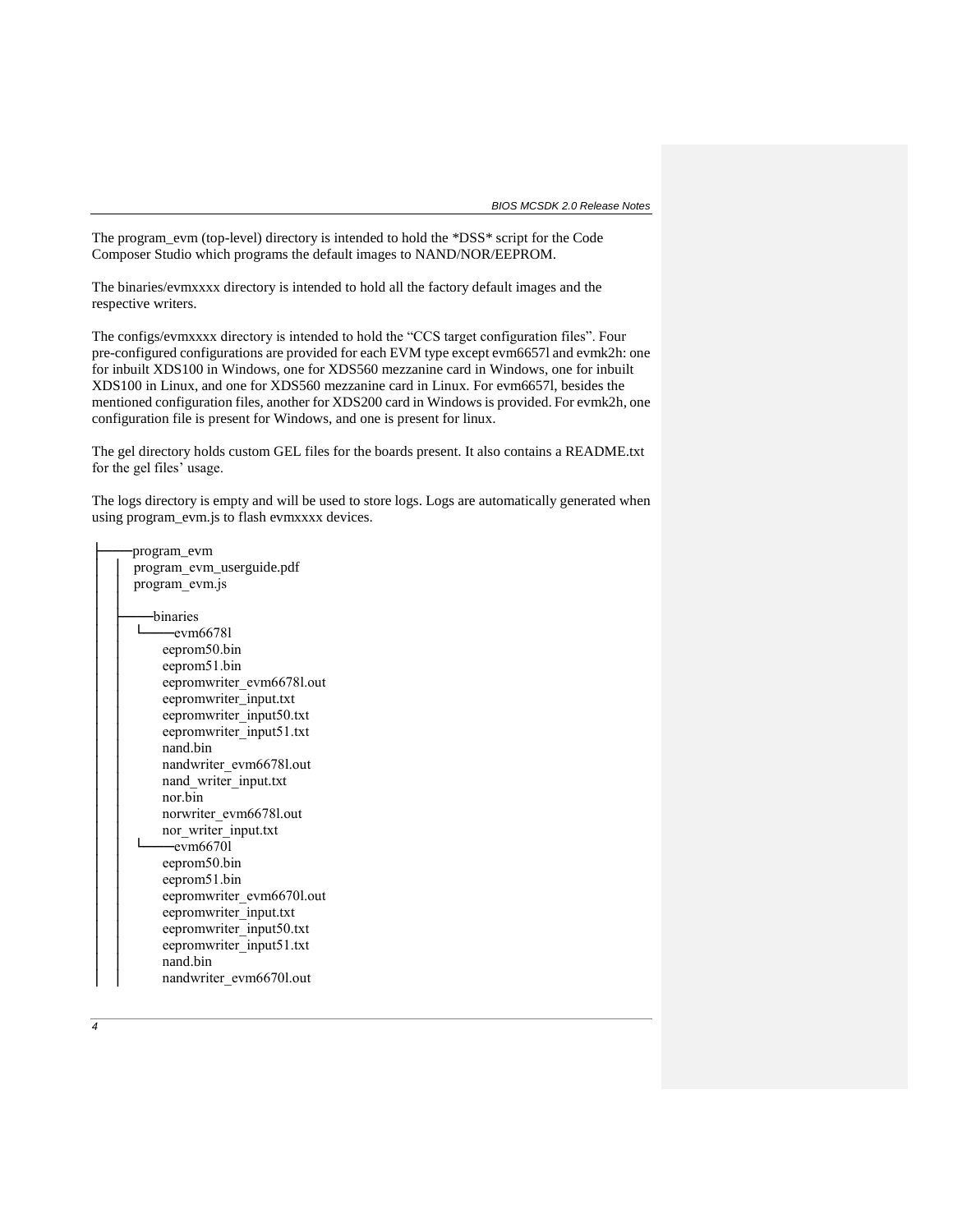│ │ nand\_writer\_input.tx t nor.bin norwriter\_evm6670l.out nor\_writer\_input.txt  $\overline{\phantom{0}}$  evm6657l eeprom50.bin eeprom51.bin eepromwriter\_evm6657l.out eepromwriter\_input.txt eepromwriter\_input50.txt eepromwriter\_input51.txt nand.bin nandwriter\_evm6657l.out nand\_writer\_input.txt nor.bin norwriter\_evm6657l.out  $\frac{1}{2}$  nor\_writer\_input.txt │ │ └───evmk2h eepromwriter\_evmk2h.out eepromwriter\_input.txt eepromwriter\_input50.txt eepromwriter\_input51.txt nand.bin nandwriter\_evmk2h.out nand\_writer\_input.txt  $nor.bin$ norwriter\_evmk2h.out nor\_writer\_input.txt  $\frac{\text{configs}}{\text{L}_{\text{new}}}$  $-evm66781$  $evm6678$ l.ccxml evm6678le.ccxml │ │ evm6678l -linuxhost.ccxml │ │ evm6678le -linuxhost.ccxml │ │ └───evm6670l evm6670l.ccxml evm6670le.ccxml │ │ evm6670l -linuxhost.ccxml │ │ evm6670le -linuxhost.ccxml  $\frac{1}{\text{evm}6657}$ evm6657l.ccxml evm6657le.ccxml │ │ evm6657 l s.ccxml │ │ evm6657 l -linuxhost.ccxml │ │ evm6657le -linuxhost.ccxml  $-evmk2h$ 

*5*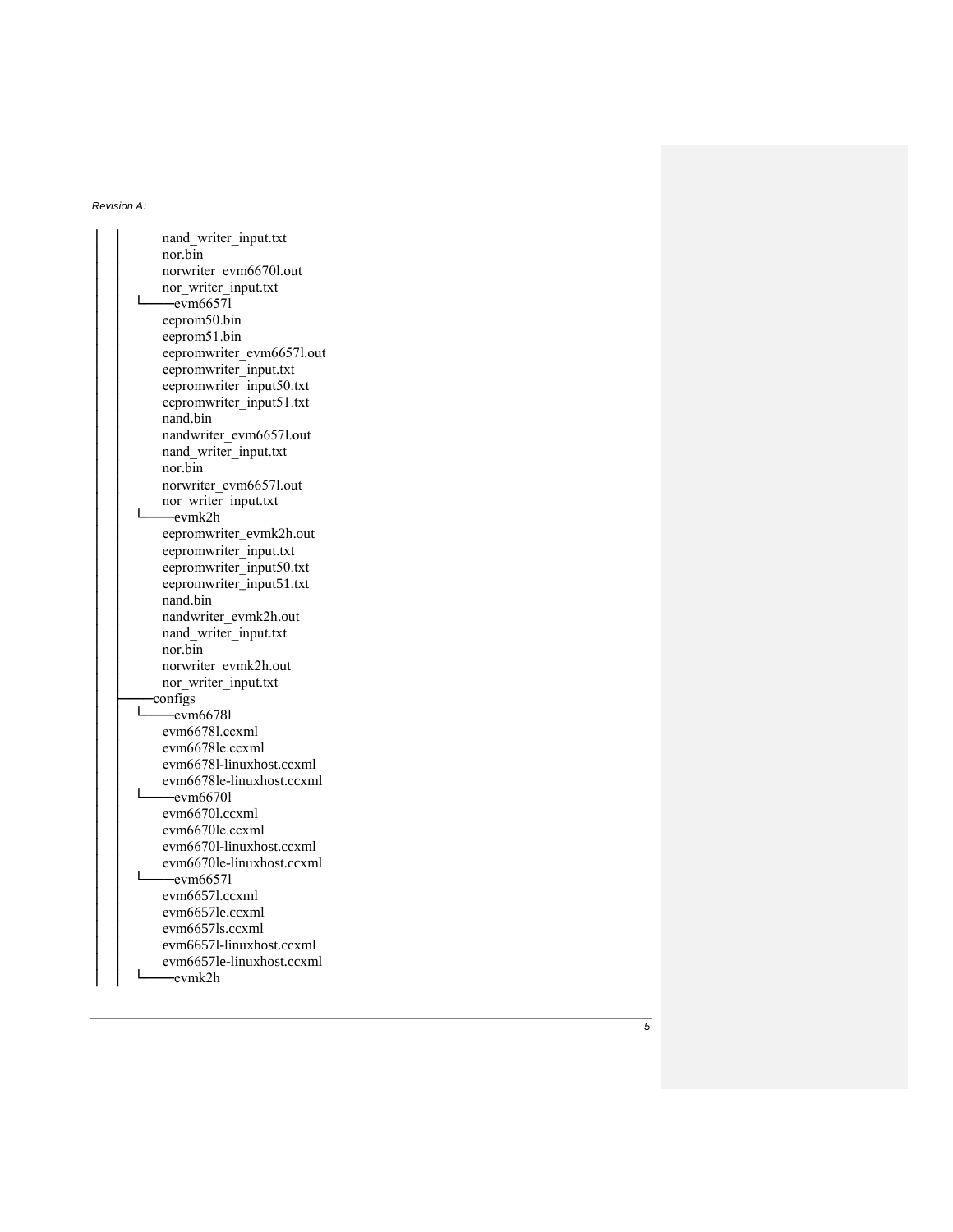*BIOS MCSDK 2.0 Release Notes*



# **7 Programming the bin files**

This section assumes you have installed BIOS-MCSDK (MCSDK 3.x for EVMK2H) and Code Composer Studio.

# **7.1 Set the EVM Dip switches**

# **7.2.17.1.1 For all the EVM 6670 and EVM6678**

Make sure the EVM dip switches are kept as below.

| <b>SWITCH Pin1</b> |            | $Pin2$   $Pin3$ |    | Pin4 |
|--------------------|------------|-----------------|----|------|
| SW <sub>3</sub>    | <b>Off</b> | On              | On | On   |
| SW <sub>4</sub>    | On         | On              | On | On   |
| SW5                | On         | On              | On | On   |
| SW <sub>6</sub>    | On         | On              | On | On   |

**7.2.37.1.2 For EVM6657** 

Make sure the EVM dip switches are kept as below.

| SWITCH   Pin1   Pin2   Pin3   Pin4   Pin5   Pin6   Pin7   Pin8 |    |  |              |                                                                         |    |           |           |
|----------------------------------------------------------------|----|--|--------------|-------------------------------------------------------------------------|----|-----------|-----------|
| SW3                                                            |    |  |              | $\vert \text{Off} \vert$ On $\vert$ On $\vert$ On $\vert$ On $\vert$ On |    | $1$ On    | <b>On</b> |
| $\sim$ SW5                                                     | On |  | On   On   On |                                                                         | On | $\Box$ On | On        |

**7.2.57.1.3 For EVMK2H**

Make sure the EVM dip switches are kept as below.

| $ $ SWITCH $ $ Pin1 $ $ Pin2 $ $ Pin3 $ $ Pin4 |     |     |                                 |  |
|------------------------------------------------|-----|-----|---------------------------------|--|
| SW1                                            | Off | Off | $\overline{or}$ $\overline{or}$ |  |

 $\overline{\phantom{a}}$ 

 $\overline{\phantom{a}}$ 

 $\overline{\phantom{a}}$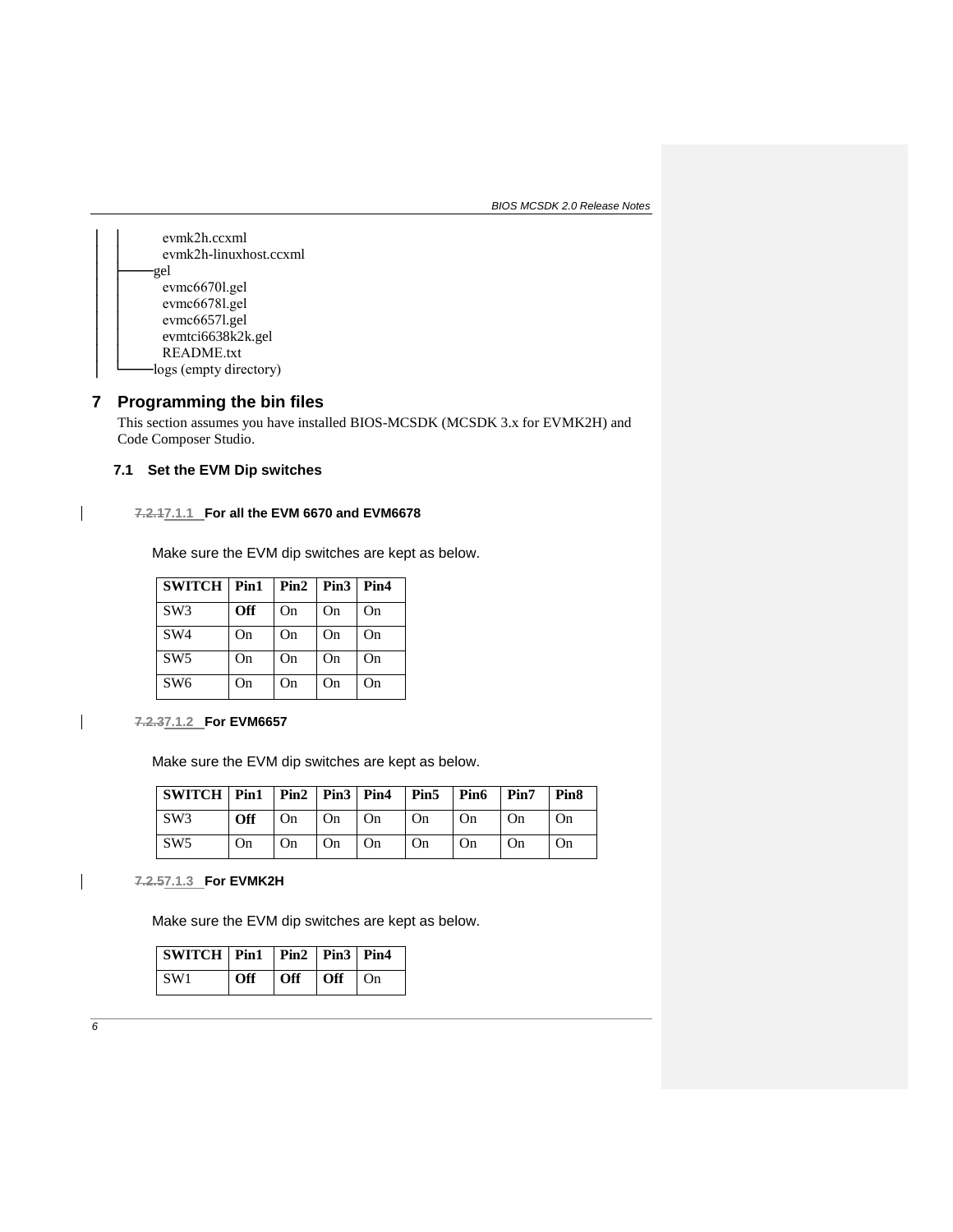### **7.37.2 Set the Environment Variables**

Please make sure the below environment variables needs to be set. Otherwise there could be some unexpected behavior experienced.

#### **7.3.17.2.1 Windows**

1. Set the **DSS\_SCRIPT\_DIR** environment variable (Mandatory) to Code Composer Studio scripting bin directory.

#### Example:

set DSS SCRIPT DIR="C:\ti\ccsv5\ccs base\scripting\bin"

2. Set the **PROGRAM\_EVM\_TARGET\_CONFIG\_FILE** environment variable: xds100, xds 560 mezzanine, xds 200 and xds 2xx are supported. If you don't want to use the default target configuration file, you can set the path here.

#### Example:

set PROGRAM\_EVM\_TARGET\_CONFIG\_FILE=C:\Documents and Settings\ \user\CCSTargetConfigurations\myC667xl.ccxml

### NOTE: Please note that

[1] The DSS\_SCRIPT\_DIR env variable needs the opening/closing quotes,

[2] The PROGRAM\_EVM\_TARGET\_CONFIG\_FILE variable, on the other hand, \***should not**\* have the quotes around it if the path has spaces in it.

If *PROGRAM\_EVM\_TARGET\_CONFIG\_FILE* environment variable is not set, the DSS script will use the default ccxml files that support the following emulators for CCS 5.1.0:

- 1. xds100 inbuilt (evm667xl.ccxml)
- 2. xds560 mezzanine card (evm667xle.ccxml)
- 3. xds2xx mezzanine card (evmk2h.ccxml)

Please note that depending on the emulator selected the restore image time may vary. For example, if xds100 inbuilt emulator is selected, the entire process may take over 60 minutes. If xds560 mezzanine card emulator is selected, the process may take about 10 minutes.

#### **7.3.27.2.2 Linux**

1. Set the **DSS\_SCRIPT\_DIR** environment variable (Mandatory) to your Code Composer Studio scripting bin directory.

#### Example:

export DSS\_SCRIPT\_DIR=~/ti/ccsv5/ccs\_base/scripting/bin

2. Set the **PROGRAM\_EVM\_TARGET\_CONFIG\_FILE** environment variable Please provide the path for the ccxml file that is created for the EVM for the CCS. Please note that this step can be skipped for CCS 5.1.0 users since the program evm has a default target configuration files bundled for xds100 and xds560 mezzanine cards.

#### Example:

export PROGRAM\_EVM\_TARGET\_CONFIG\_FILE =configs/evm667xl/my\_evm667xl.ccxml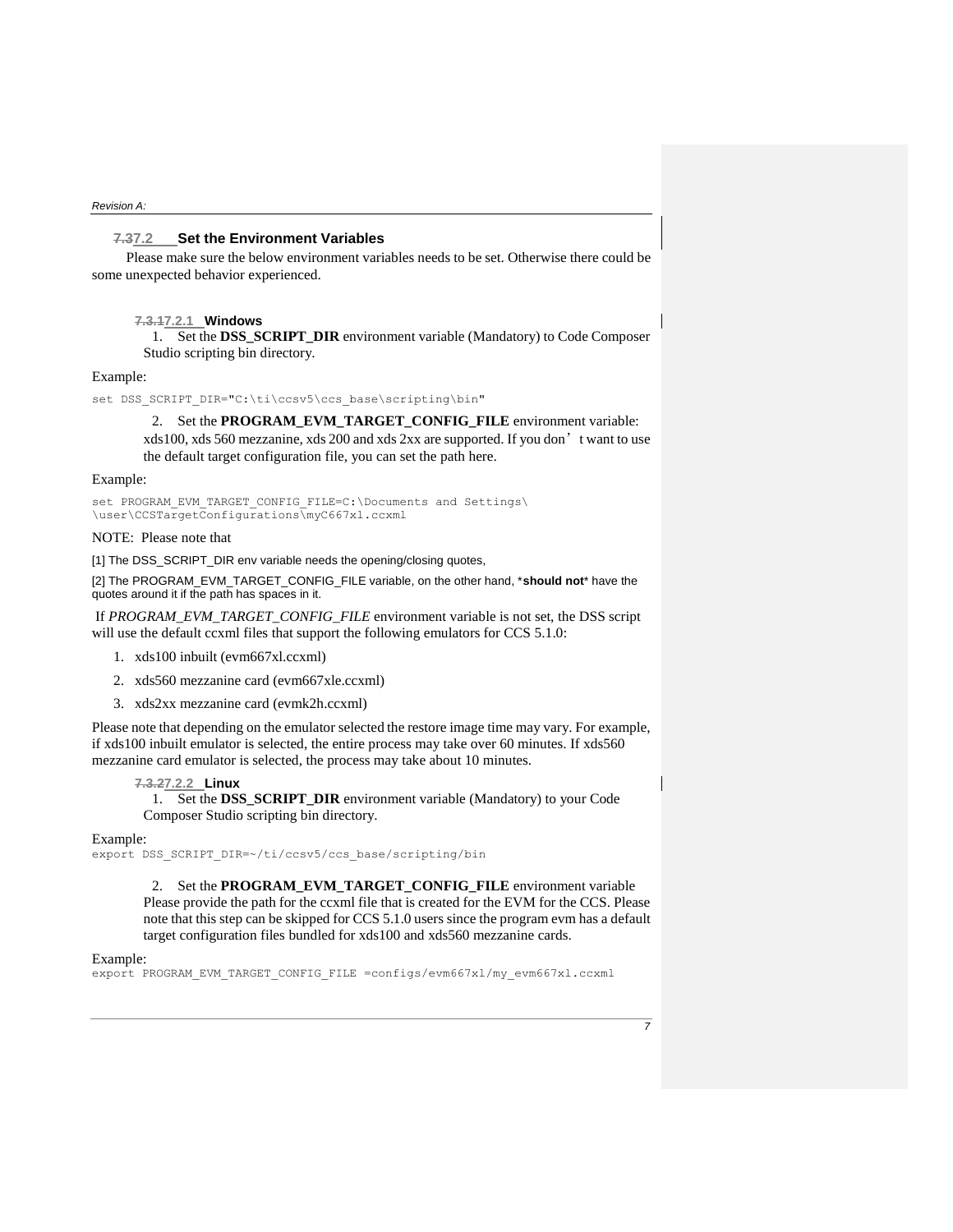If *PROGRAM\_EVM\_TARGET\_CONFIG\_FILE* environment variable is not set, the DSS script will use the default ccxml files that support the following emulators for CCS 5.1.0:

- 1. xds100 inbuilt (evm667xl.ccxml)
- 2. xds560 mezzanine card (evm667xle.ccxml)
- 3. xds2xx mezzanine card (evmk2h.ccxml)

Please note that depending on the emulator selected the restore image time may vary. For example, if xds100 inbuilt emulator is selected, the entire process may take over 60 minutes. If xds560 mezzanine card emulator is selected, the process may take about 10 minutes.

**7.47.3 Copy the custom GEL files**

Please refer to the README.txt in the program\_evm\gel directory.

### **7.57.4 Run DDR3 GEL Scripts (EVMK2H only)**

**This issue has been fixed in the KeystoneII EMUPACK v1.0.0.3. If using a previous version, please update to the new version or follow these instructions:** 

**7.67.5 Some versions of the KeystoneII EMUPACK do not contain an OnTargetConnect() function. With these versions, it is necessary to connect to the EVM through CCS and run any of the DDR3A and DDR3B init hotmenu functions before running program\_evm. After the functions are run, disconnect from the EVM (do not power cycle the evm).DSS Script Arguments**

7.6.17.5.1General Script Usage

Script Usage:

[MCSDK]\tools\program\_evm>%DSS\_SCRIPT\_DIR%\dss.bat program\_evm.js  $[tmdx|tmds]$ evm $(6678|6670|6618|\overline{6}657|k2\overline{h})$  $[1|le|ls]$  $[-le|-be]$ 

**MCSDK:** refers to the MCSDK installation directory, eg. C:\Program Files\Texas Instruments\mcsdk\_2\_00\_06\_18\

Note: For EVMK2H do not use [tmdx|tmds] or [l|le|ls].

**tmdx (optional):** TMDX type EVM

**tmds (optional):** TMDS type EVM

**6678:** C6678 device **6670:** C6670 device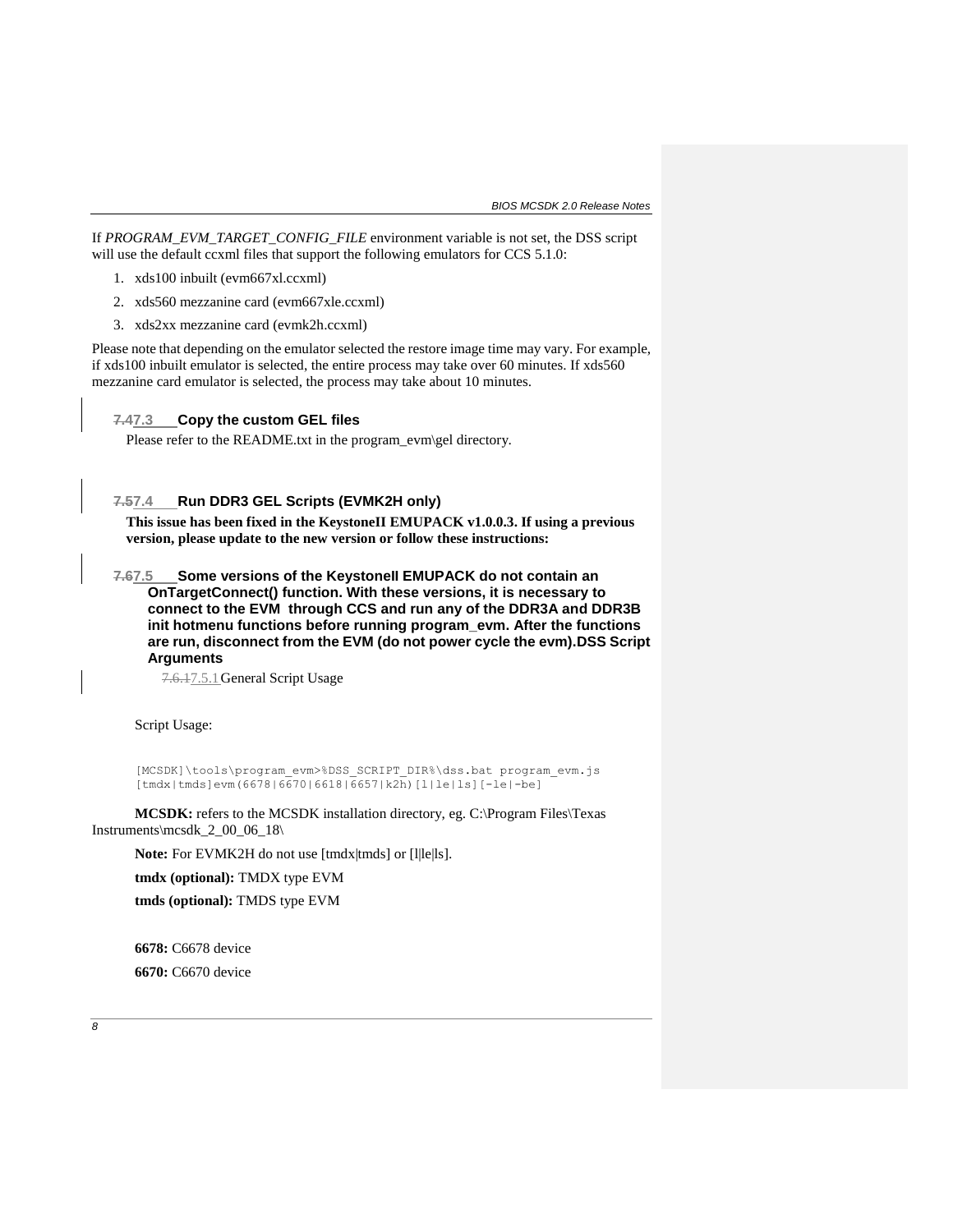**6618:** TCI6618 device **6657:** C6657 device k2h :TCI6638 device **l:** Low cost EVM

**le:** EVM uses 560 Mezzanine Emulator daughter card **ls:** EVM uses XDS200 Emulator card

**-le (optional):** Little Endian (default)

**-be (optional):** Big Endian

7.6.27.5.2Formatting the NAND Flash

The program\_evm supports formatting the NAND device as below.

[MCSDK]\tools\program\_evm>%DSS\_SCRIPT\_DIR%\dss.bat program\_evm.js tmdxevm6657l format-nand

Warning: Please note that this would erase all the nand blocks.

### **7.77.6 Executing the DSS script to restore factory default images.**

## **7.7.17.6.1 Windows**

- 1. cd "\program\_evm" directory
- 2. Set the necessary environment variables as described in section 7.2.1.

3. Using the DSS Script batch file, run the "program\_evm.js" script command from program\_evm directory.

# **Example:**

\program\_evm>%DSS\_SCRIPT\_DIR%\dss.bat program\_evm.js TMDXEVM6678L-le This will write all the little endian images to C6678 low cost EVM using XDS 100

emulator.

\program\_evm>%DSS\_SCRIPT\_DIR%\dss.bat program\_evm.js TMDXEVM6670Le-le

This will write all the little endian images to C6670 low cost EVM using XDS 560 Mezzanine emulator.

\program\_evm>%DSS\_SCRIPT\_DIR%\dss.bat program\_evm.js evmk2h-le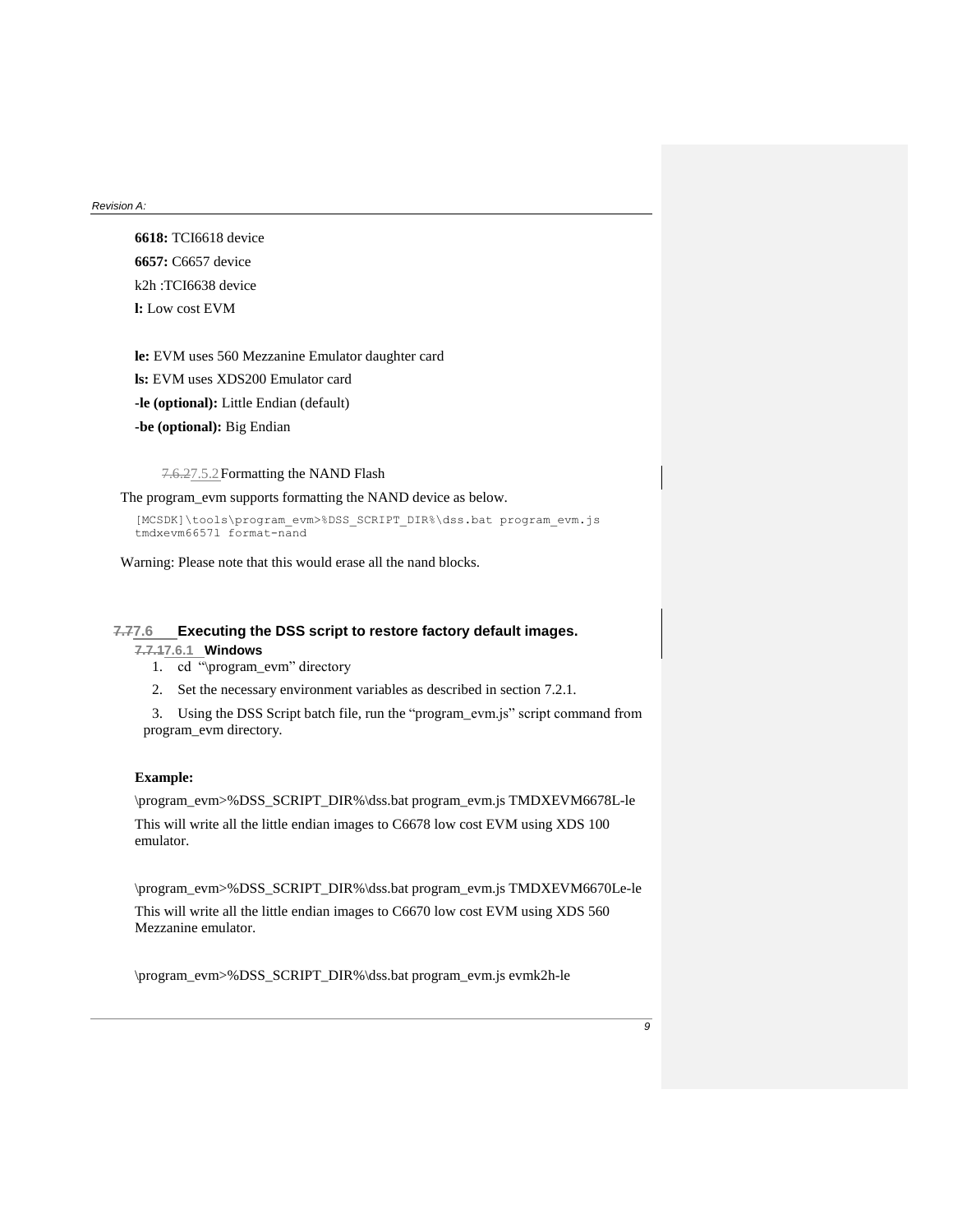*BIOS MCSDK 2.0 Release Notes*

This will write all the little endian images to K2H EVM.

**7.7.27.6.2 Linux** 1. cd "program\_evm" directory

- 2. Set the necessary environment variables as described under section 7.2.2.
- 3. Using the DSS Script batch file, run the "program\_evm.js" script command from program\_evm directory.

### **Example:**

/program\_evm>\$DSS\_SCRIPT\_DIR/dss.sh program\_evm.js TMDXEVM6678L-le This will write all the little endian images to C6678 low cost EVM using XDS 100 emulator.

/program\_evm>\$DSS\_SCRIPT\_DIR/dss.sh program\_evm.js TMDXEVM6670Le-le This will write all the little endian images to C6670 low cost EVM using XDS 560 Mezzanine emulator.

/program\_evm>\$DSS\_SCRIPT\_DIR/dss.sh program\_evm.js evmk2h-le This will write all the little endian images to K2H EVM.

### **7.7.37.6.3 Sample DSS Script output for Windows and Linux**

The sample output after running the DSS Script is as below.

### **Please Note: the loading of nand.bin can take up to a few minutes depending on the image size.**

*board: evm6657l endian: Little*

*emulation: XDS200 emulator*

*binaries: C:\Program Files\Texas Instruments\mcsdk\_2\_01\_00\_03\tools\program\_evm/binaries/evm6657l/*

*ccxml: C:\Documents and Settings\xxxxxxx\user\CCSTargetConfigurations\evmc6657.ccxml*

*C66xx\_0: GEL Output:* 

*Connecting Target...*

*C66xx\_0: GEL Output: DSP core #0*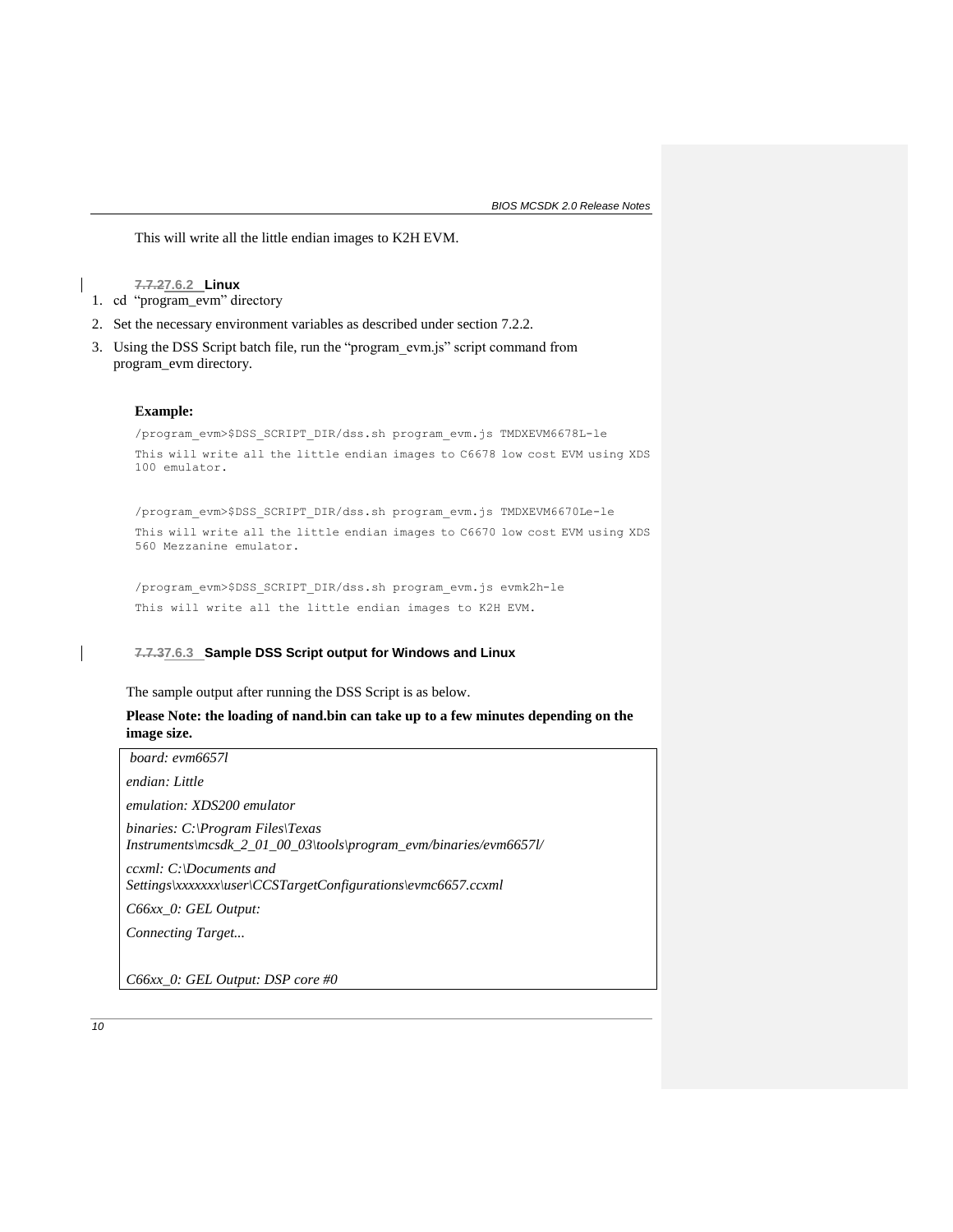*C66xx\_0: GEL Output: C6657L GEL file Ver is 1.0 C66xx\_0: GEL Output: Global Default Setup... C66xx\_0: GEL Output: Setup Cache... C66xx\_0: GEL Output: L1P = 32K C66xx\_0: GEL Output: L1D = 32K C66xx\_0: GEL Output: L2 = ALL SRAM C66xx\_0: GEL Output: Setup Cache... Done. C66xx\_0: GEL Output: Main PLL (PLL1) Setup ... C66xx\_0: GEL Output: PLL1 Setup for DSP @ 1000.0 MHz. C66xx\_0: GEL Output: SYSCLK2 = 333.3333 MHz, SYSCLK5 = 200.0 MHz. C66xx\_0: GEL Output: SYSCLK8 = 15.625 MHz. C66xx\_0: GEL Output: PLL1 Setup... Done. C66xx\_0: GEL Output: Power on all PSC modules and DSP domains... C66xx\_0: GEL Output: Power on all PSC modules and DSP domains... Done. C66xx\_0: GEL Output: DDR3 PLL (PLL2) Setup ... C66xx\_0: GEL Output: DDR3 PLL Setup... Done.*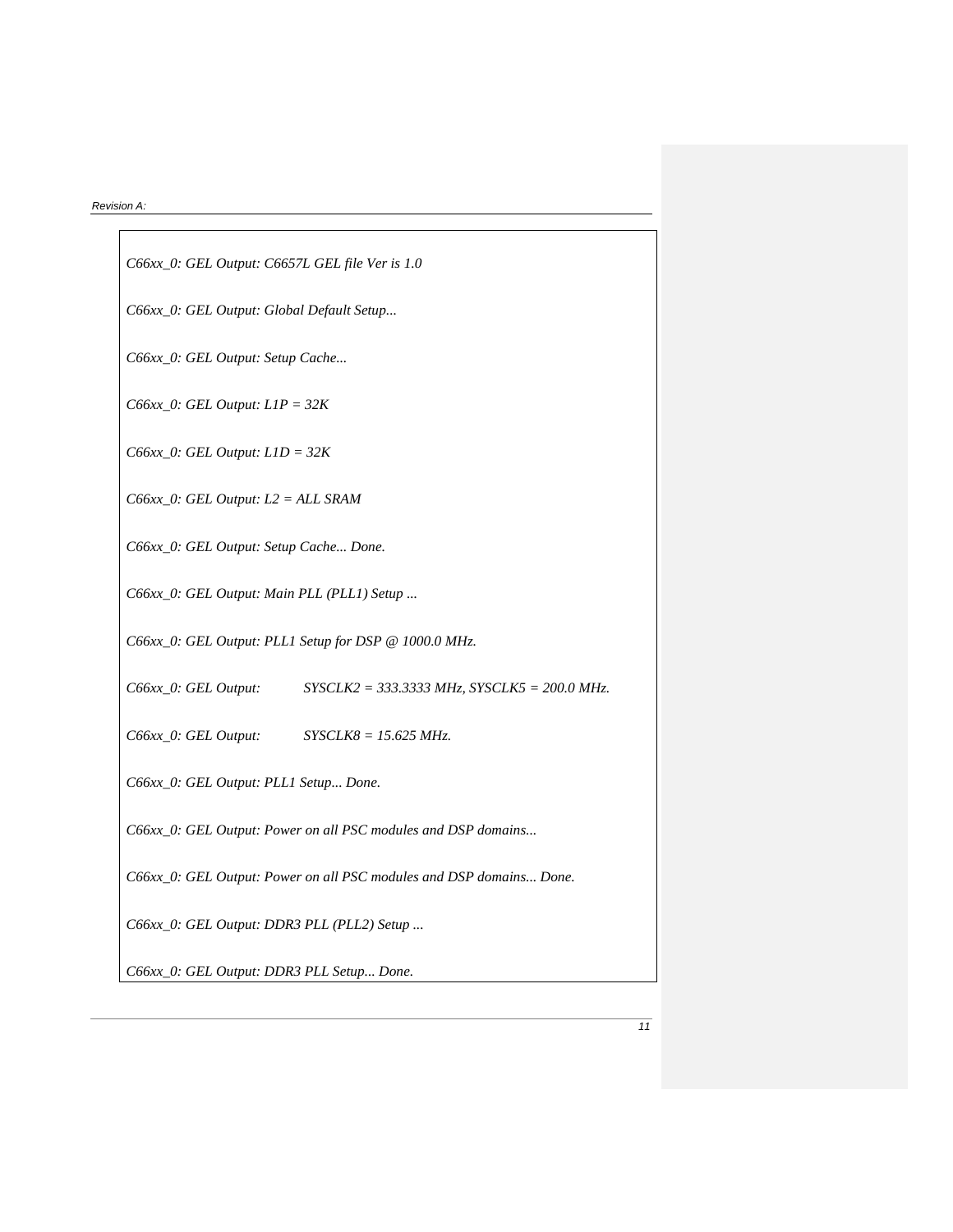*C66xx\_0: GEL Output: DDR3 Init begin (1333 auto)*

*C66xx\_0: GEL Output: XMC Setup ... Done* 

*C66xx\_0: GEL Output: DDR3 initialization is complete.*

*C66xx\_0: GEL Output: DDR3 Init done*

*C66xx\_0: GEL Output: DDR3 memory test... Started*

*C66xx\_0: GEL Output: DDR3 memory test... Passed*

*C66xx\_0: GEL Output: PLL and DDR3 Initialization completed(0) ...*

*C66xx\_0: GEL Output: configSGMIISerdes Setup... Begin*

*C66xx\_0: GEL Output: SGMII SERDES has been configured.*

*C66xx\_0: GEL Output: Enabling EDC ...*

*C66xx\_0: GEL Output: L1P error detection logic is enabled.*

*C66xx\_0: GEL Output: L2 error detection/correction logic is enabled.*

*C66xx\_0: GEL Output: MSMC error detection/correction logic is enabled.*

*C66xx\_0: GEL Output: Enabling EDC ...Done* 

*C66xx\_0: GEL Output: Global Default Setup... Done.*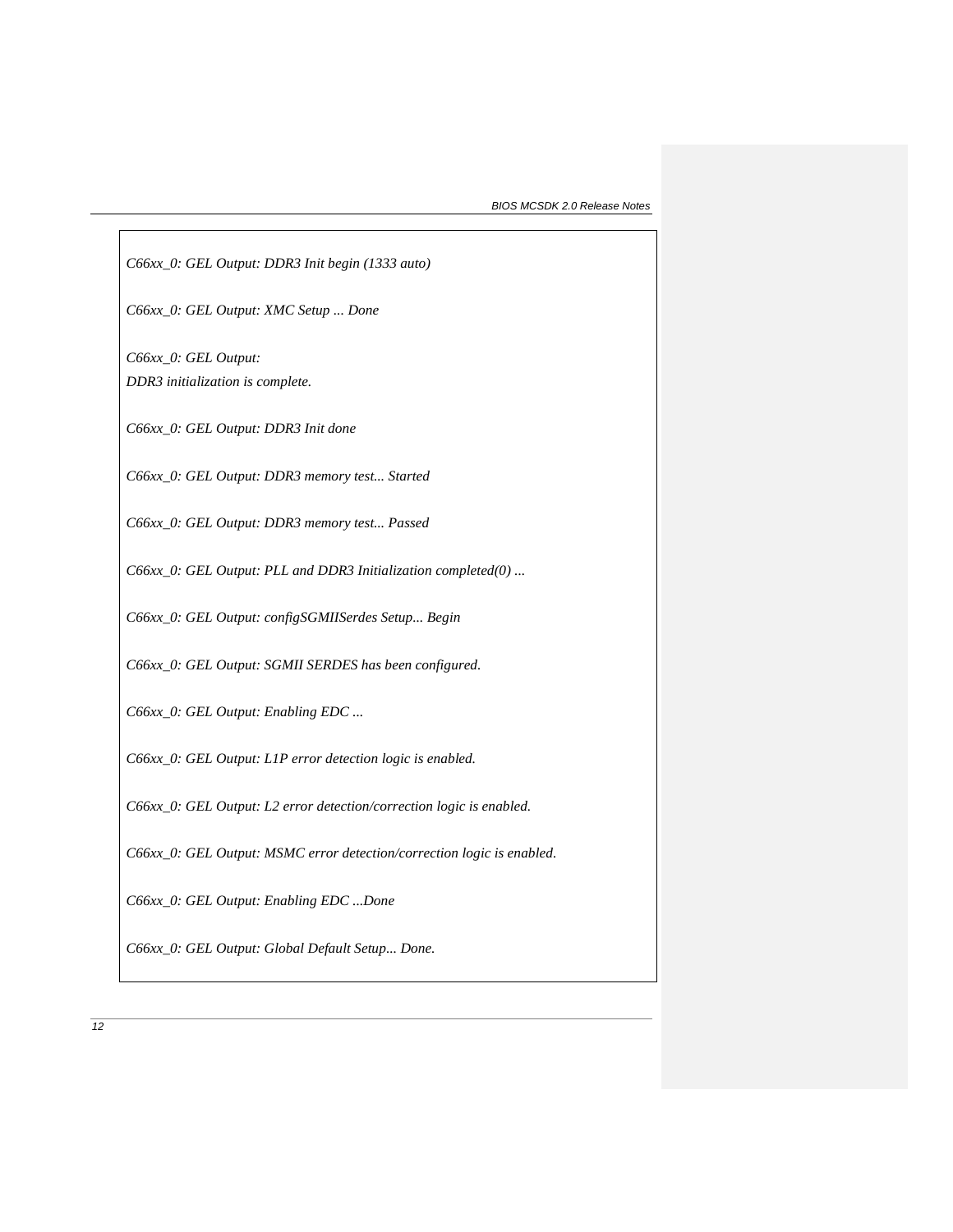| Start writing eeprom50                                                                                                               |
|--------------------------------------------------------------------------------------------------------------------------------------|
| $Writer:C:\PProgram \ Files\Texas$<br>Instruments\mcsdk_2_01_00_03\tools\program_evm/binaries/evm6657l/eepromwriter_ev<br>m6657l.out |
| $Image:C:\$ Program Files\Texas<br>Instruments\mcsdk_2_01_00_03\tools\program_evm/binaries/evm6657l/eeprom50.bin                     |
| C66xx_0: GEL Output: Invalidate All Cache                                                                                            |
| C66xx_0: GEL Output: Invalidate All Cache Done.                                                                                      |
| C66xx_0: GEL Output: GEL Reset                                                                                                       |
| C66xx_0: GEL Output: GEL Reset Done.                                                                                                 |
| C66xx_0: GEL Output: Disable all EDMA3 interrupts and events.                                                                        |
| EEPROM Writer Utility Version 01.00.00.05                                                                                            |
| Writing 59128 bytes from DSP memory address 0x0c000000 to EEPROM bus address<br>$0x0050$ starting from device address $0x0000$       |
| Reading 59128 bytes from EEPROM bus address 0x0050 to DSP memory address<br>0x0c010000 starting from device address 0x0000           |
| Verifying data read                                                                                                                  |
| EEPROM programming completed successfully                                                                                            |
| Start writing eeprom51                                                                                                               |
| Writer: C:\Program Files\Texas<br>Instruments\mcsdk_2_01_00_03\tools\program_evm/binaries/evm6657l/eepromwriter_ev<br>m6657l.out     |
| $Image:C:\$ Program Files\Texas<br>Instruments\mcsdk 2 01 00 03\tools\program_evm/binaries/evm6657l/eeprom51.bin                     |
| C66xx_0: GEL Output: Invalidate All Cache                                                                                            |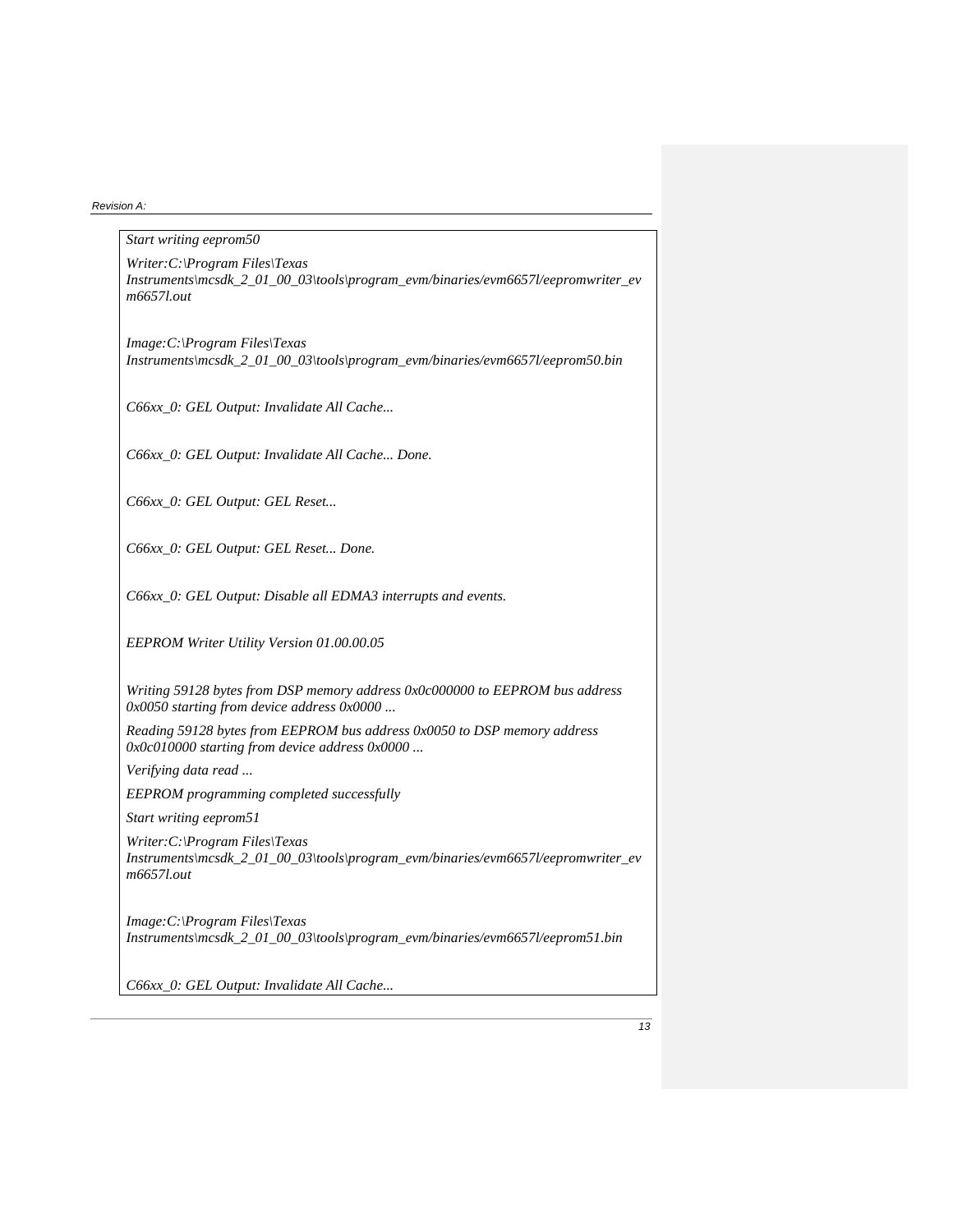| C66xx_0: GEL Output: Invalidate All Cache Done.                                                                                          |
|------------------------------------------------------------------------------------------------------------------------------------------|
| C66xx_0: GEL Output: GEL Reset                                                                                                           |
| C66xx_0: GEL Output: GEL Reset Done.                                                                                                     |
| C66xx_0: GEL Output: Disable all EDMA3 interrupts and events.                                                                            |
| EEPROM Writer Utility Version 01.00.00.05                                                                                                |
| Writing 47848 bytes from DSP memory address 0x0c000000 to EEPROM bus address<br>0x0051 starting from device address 0x0000               |
| Reading 47848 bytes from EEPROM bus address 0x0051 to DSP memory address<br>0x0c010000 starting from device address 0x0000               |
| Verifying data read                                                                                                                      |
| EEPROM programming completed successfully                                                                                                |
| $Writer:C:\$ Program Files\Texas<br>Instruments\mcsdk_2_01_00_03\tools\program_evm/binaries/evm6657l/nandwriter_evm6<br>657 <i>l.out</i> |
| NAND: C:\Program Files\Texas<br>Instruments\mcsdk_2_01_00_03\tools\program_evm/binaries/evm6657l/nand.bin                                |
| Required NAND files does not exist in $C$ : Program Files Texas<br>Instruments\mcsdk_2_01_00_03\tools\program_evm/binaries/evm6657l/     |
| $Writer:C:\$ Program Files\Texas<br>Instruments\mcsdk_2_01_00_03\tools\program_evm/binaries/evm6657l/norwriter_evm665<br>7l.out          |
| $NOR:C:\rangle Program \ Files\} Texas$<br>$Instruments/mcsdk_2_01_00_03\to program_$ evm/binaries/evm6657l/nor.bin                      |
| C66xx_0: GEL Output: Invalidate All Cache                                                                                                |

 $\sqrt{2}$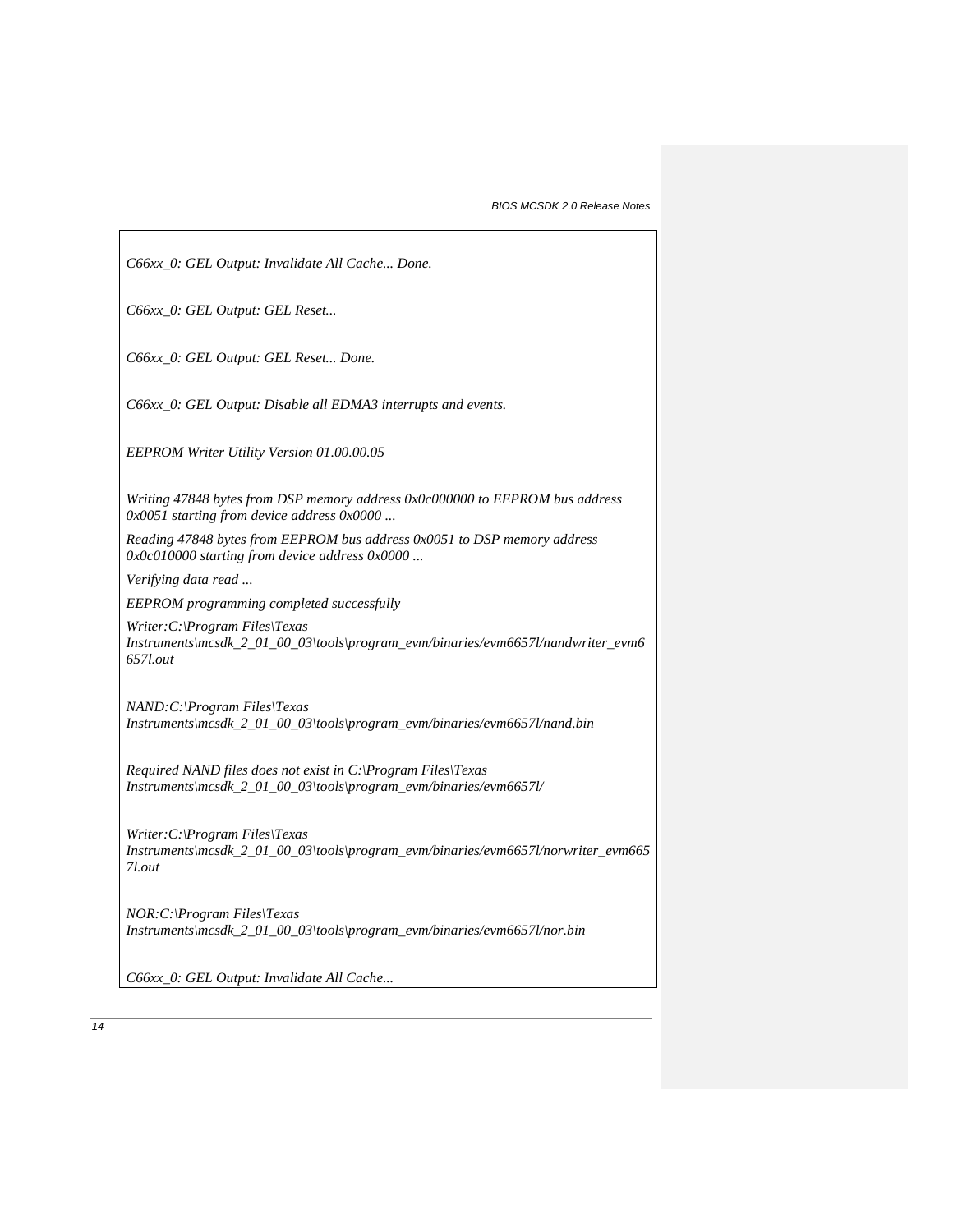| C66xx_0: GEL Output: Invalidate All Cache Done.               |
|---------------------------------------------------------------|
| C66xx_0: GEL Output: GEL Reset                                |
| C66xx_0: GEL Output: GEL Reset Done.                          |
| C66xx_0: GEL Output: Disable all EDMA3 interrupts and events. |
| Start loading nor.bin                                         |
| Start programming NOR                                         |
| 2012_08_23_165121                                             |
| NOR Writer Utility Version 01.00.00.03                        |
|                                                               |
| Flashing sector 0 (0 bytes of 664115)                         |
| Flashing sector 1 (65536 bytes of 664115)                     |
| Flashing sector 2 (131072 bytes of 664115)                    |
| Flashing sector 3 (196608 bytes of 664115)                    |
| Flashing sector 4 (262144 bytes of 664115)                    |
| Flashing sector 5 (327680 bytes of 664115)                    |
| Flashing sector 6 (393216 bytes of 664115)                    |
| Flashing sector 7 (458752 bytes of 664115)                    |
| Flashing sector $8(524288$ bytes of 664115)                   |
| Flashing sector 9 (589824 bytes of 664115)                    |
| Flashing sector 10 (655360 bytes of 664115)                   |
| Reading and verifying sector 0 (0 bytes of 664115)            |
| Reading and verifying sector 1 (65536 bytes of 664115)        |
| Reading and verifying sector 2 (131072 bytes of 664115)       |
| Reading and verifying sector 3 (196608 bytes of 664115)       |
| Reading and verifying sector 4 (262144 bytes of 664115)       |
| Reading and verifying sector 5 (327680 bytes of 664115)       |
| Reading and verifying sector 6 (393216 bytes of 664115)       |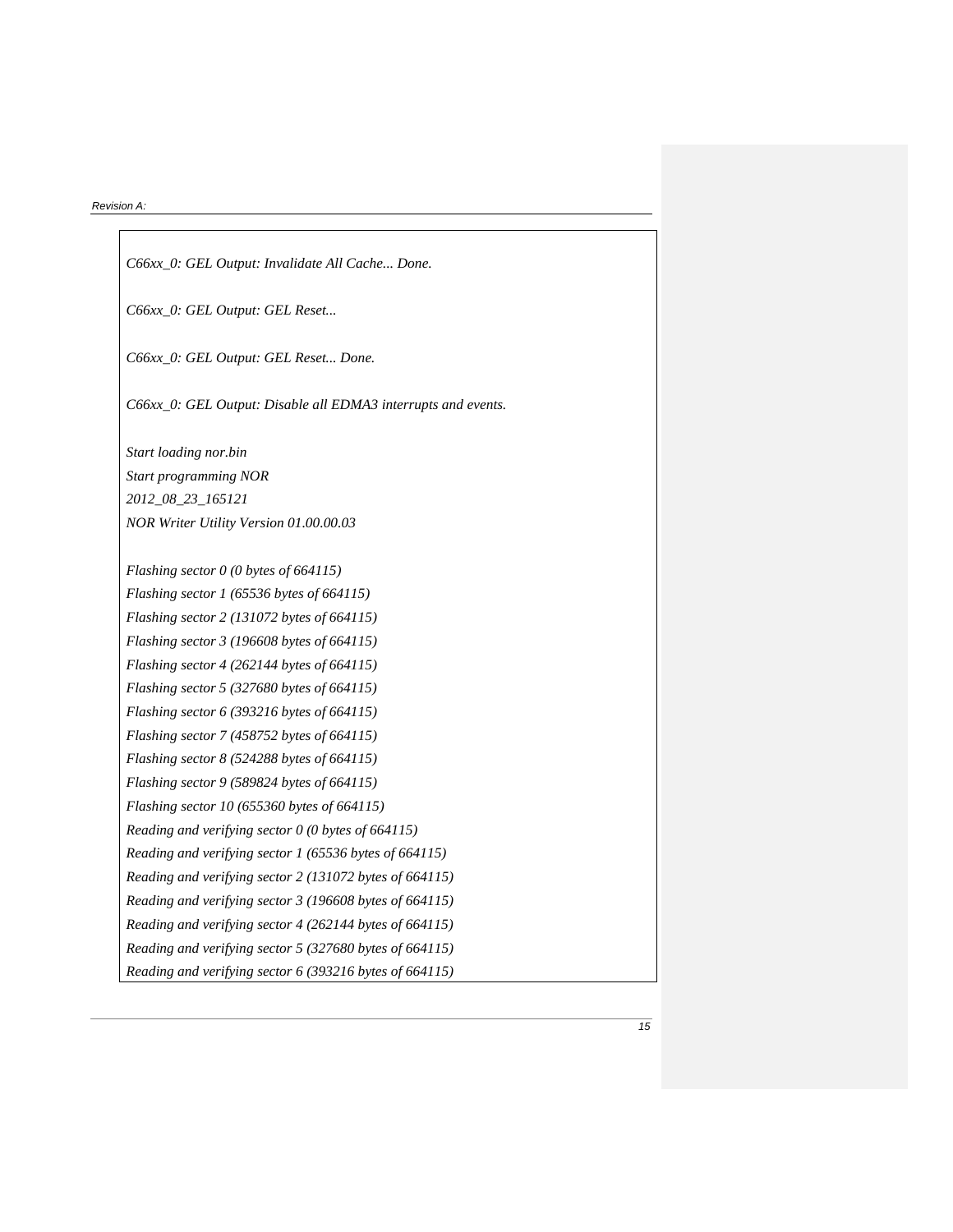*BIOS MCSDK 2.0 Release Notes*

*Reading and verifying sector 7 (458752 bytes of 664115) Reading and verifying sector 8 (524288 bytes of 664115) Reading and verifying sector 9 (589824 bytes of 664115) Reading and verifying sector 10 (655360 bytes of 664115) NOR programming completed successfully End programming NOR*

# **48 Verification**

# **4.18.1 Serial Port Setup**

Connect the RS232 Serial cable provided in the box to the serial port of the Host PC. If Host is running Windows OS, start tera term and configure the serial port settings as follows.

| Port:                | COM1   | <b>OK</b>   |
|----------------------|--------|-------------|
| <b>Baud rate:</b>    | 115200 |             |
| Data:                | 8 bit  | Cancel      |
| Parity:              | none   |             |
| Stop:                | 1 bit  | <b>Help</b> |
| <b>Flow control:</b> | none   |             |

# **4.28.2 Verifying POST**

1. Set the dip switches as below for EVM6670 and EVM6678.

| <b>SWITCH</b>   | Pin1 | Pin2 | Pin <sub>3</sub> | Pin4       |
|-----------------|------|------|------------------|------------|
| SW <sub>3</sub> | Off  | Off  | On               | <b>Off</b> |
| SW <sub>4</sub> | On   | On   | On               | On         |
| SW <sub>5</sub> | On   | On   | On               | On         |
| SW <sub>6</sub> | On   | On   | On.              | On         |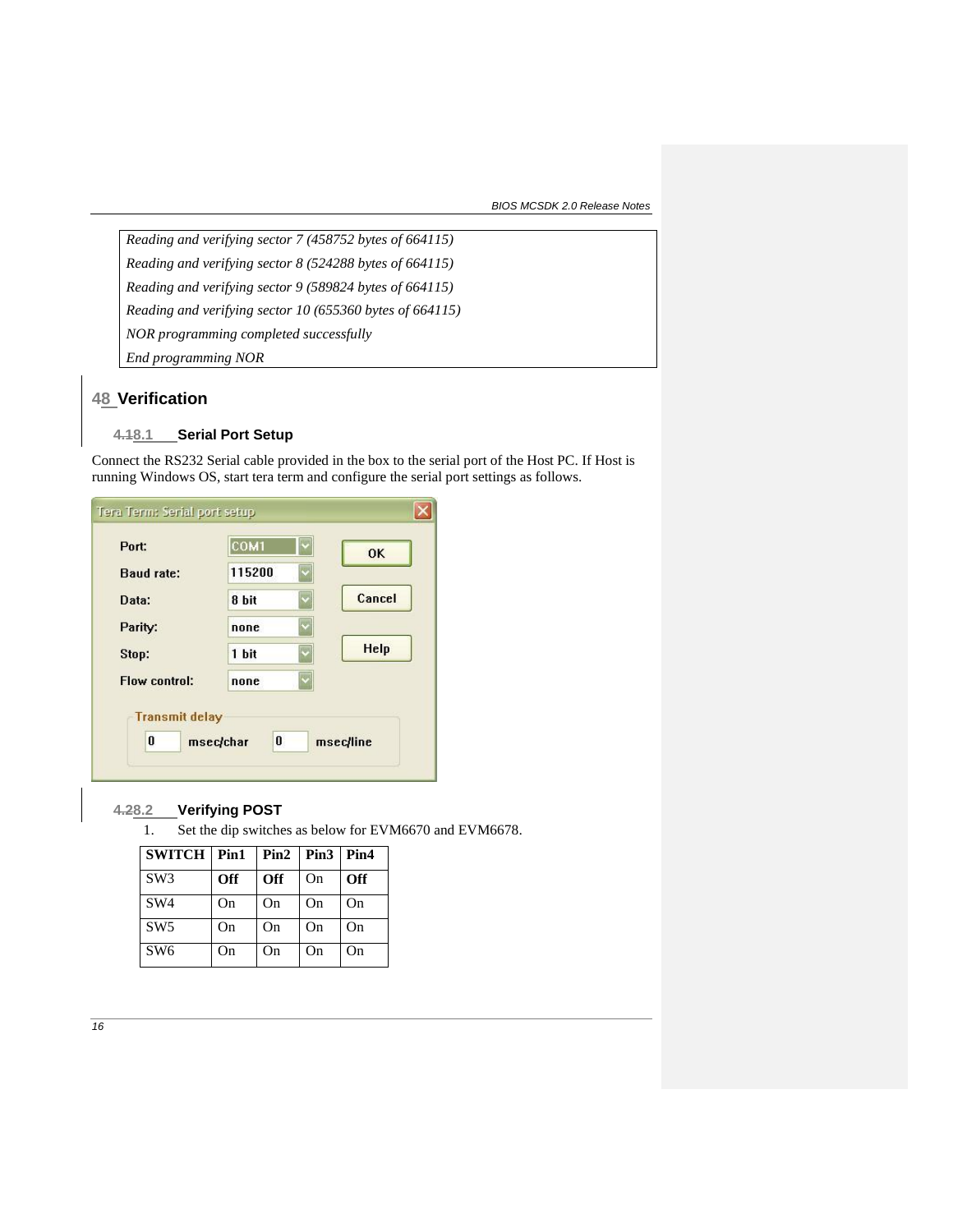For EVM6657, set the dip switches as below.

| SWITCH   Pin1   Pin2   Pin3   Pin4   Pin5   Pin6   Pin7 |            |                  |           |    |        |           |    | Pin <sub>8</sub> |
|---------------------------------------------------------|------------|------------------|-----------|----|--------|-----------|----|------------------|
| SW3                                                     | <b>Off</b> | $\overline{Off}$ | $ On$ Off |    | $1$ On | On        | On | <b>On</b>        |
| SW <sub>5</sub>                                         | On         | $^{\circ}$ On    | $+On$     | On | On     | <b>On</b> | On | On               |

2. Power Cycle the board, wait for the PC to recognize the EVM card, then hit Rst\_FULL button on the EVM.

- 3. Wait for the "POST done successfully!" message.
- 4. The Screen Shot on the UART should be as below.

| Tera Term - COM4 VT                                                                                                                                                                                                                                                                                                                                                                                                                                                                                                                                                                                                                                                                                                                                                                                                                                                         |   |
|-----------------------------------------------------------------------------------------------------------------------------------------------------------------------------------------------------------------------------------------------------------------------------------------------------------------------------------------------------------------------------------------------------------------------------------------------------------------------------------------------------------------------------------------------------------------------------------------------------------------------------------------------------------------------------------------------------------------------------------------------------------------------------------------------------------------------------------------------------------------------------|---|
| File Edit Setup Control Window Help                                                                                                                                                                                                                                                                                                                                                                                                                                                                                                                                                                                                                                                                                                                                                                                                                                         |   |
| TMDXEUM6670L POST Version 01.00.00.04<br>SOC Information<br><b>FPGA Version: 0006</b><br>Board Serial Number: 0DCE9530<br><b>EFUSE MAC ID is: 90 D7 EB 9E 5F 83</b><br>SA is disabled on this board.<br>PLL Reset Type Status Register: 0x00000001<br>Platform init return code: 0x00000000<br>Additional Information:<br><0x02350014> :0FFF0000<br>(0x02350624) :000215FF<br>(0x02350678) :00121000<br>(0x0235063C) :000801FF<br>(0x02350640) :000801FF<br>(0x02350644) :000900DB<br>(0x02350648) :000A40DB<br>(0x0235064C) :000B10DB<br><b>〈0x02350650〉:000C00DB</b><br><b>(0x02350654) :000C00DB</b><br><b>(0x02350658) :000C00DB</b><br><b>(0x0235065C) :000D1800</b><br>(0x02350660) :000E1800<br>(0x02350668) :000F1800<br>(0x02350670) :00101800<br>(0x02620008) :0700600C<br>(0x0262000c) :04014142<br><b>&lt;0x02620010&gt; :00000000</b><br>(0x02620014):05A80000 | ㅅ |
| (0x02620018):0B94102F<br>(0x02620180) :0603F000<br>Power On Self Test<br>POST running in progress<br>POST I2C EEPROM read test started!<br>POST I2C EEPROM read test passed!<br>POST SPI NOR read test started!<br>POST SPI NOR read test passed!<br>POST GPIO NAND read test started!<br>POST GPIO NAND read test passed!<br>POST EMAC loopback test started!<br>POST EMAC loopback test passed!<br>POST external memory test started!<br>POST external memory test passed!<br>POST done successfully!                                                                                                                                                                                                                                                                                                                                                                     |   |
| $\leq$ 1.000                                                                                                                                                                                                                                                                                                                                                                                                                                                                                                                                                                                                                                                                                                                                                                                                                                                                | ⋗ |

*17*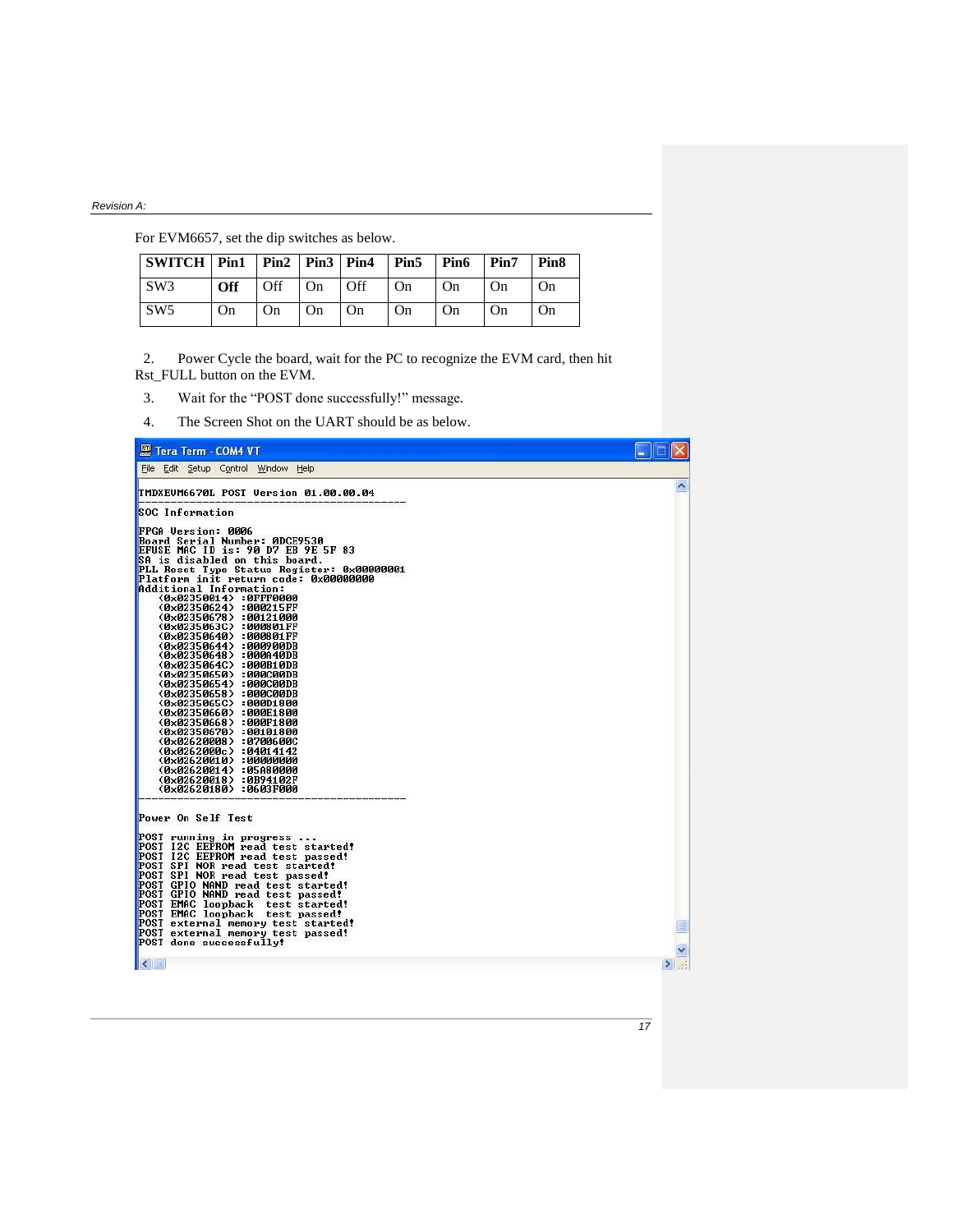### **4.2.18.2.1 Entering Serial Number to the EVM**

1. After POST completes all the tests successfully, user can key in "ti" (small caps) to enter the board serial number.

2. Once the 10 digits serial number is entered successfully, power cycle the board to verify the new serial number.

### **7.88.3 Verifying NOR**

### **7.8.18.3.1 EVMC6670, EVMC6678 and EVMC6657**

1. Set the dip switches as below for EVM6670 and EVM6678.

| $SWITCH$   Pin1 |     |     | $Pin2$   $Pin3$   $Pin4$ |     |
|-----------------|-----|-----|--------------------------|-----|
| SW3             | Off | Off | On                       | Off |
| SW <sub>4</sub> | On  | On  | On                       | On  |
| SW <sub>5</sub> | On  | On  | On                       | Off |
| SW <sub>6</sub> | On  | On  | On                       | On  |

For EVM6657, set the dip switches as below.

| SWITCH   Pin1   Pin2   Pin3   Pin4   Pin5   Pin6   Pin7   Pin8 |    |    |                                                          |    |                        |    |
|----------------------------------------------------------------|----|----|----------------------------------------------------------|----|------------------------|----|
| $\sqrt{\text{SW3}}$                                            |    |    | <b>Off</b> $\vert$ Off $\vert$ On $\vert$ Off $\vert$ On | On | $1$ On                 | On |
| $\sqrt{\text{SW5}}$                                            | On | On | On $\vert$ Off $\vert$ On                                | On | $\overline{\text{On}}$ | On |

2. Power Cycle the board, wait for the PC to recognize the EVM card, then hit Rst\_FULL button on the EVM.

3. Make sure the evm is connected to the DHCP server.

4. The HUA boot log will show up on the UART. A sample screen for EVM6678 is shown below.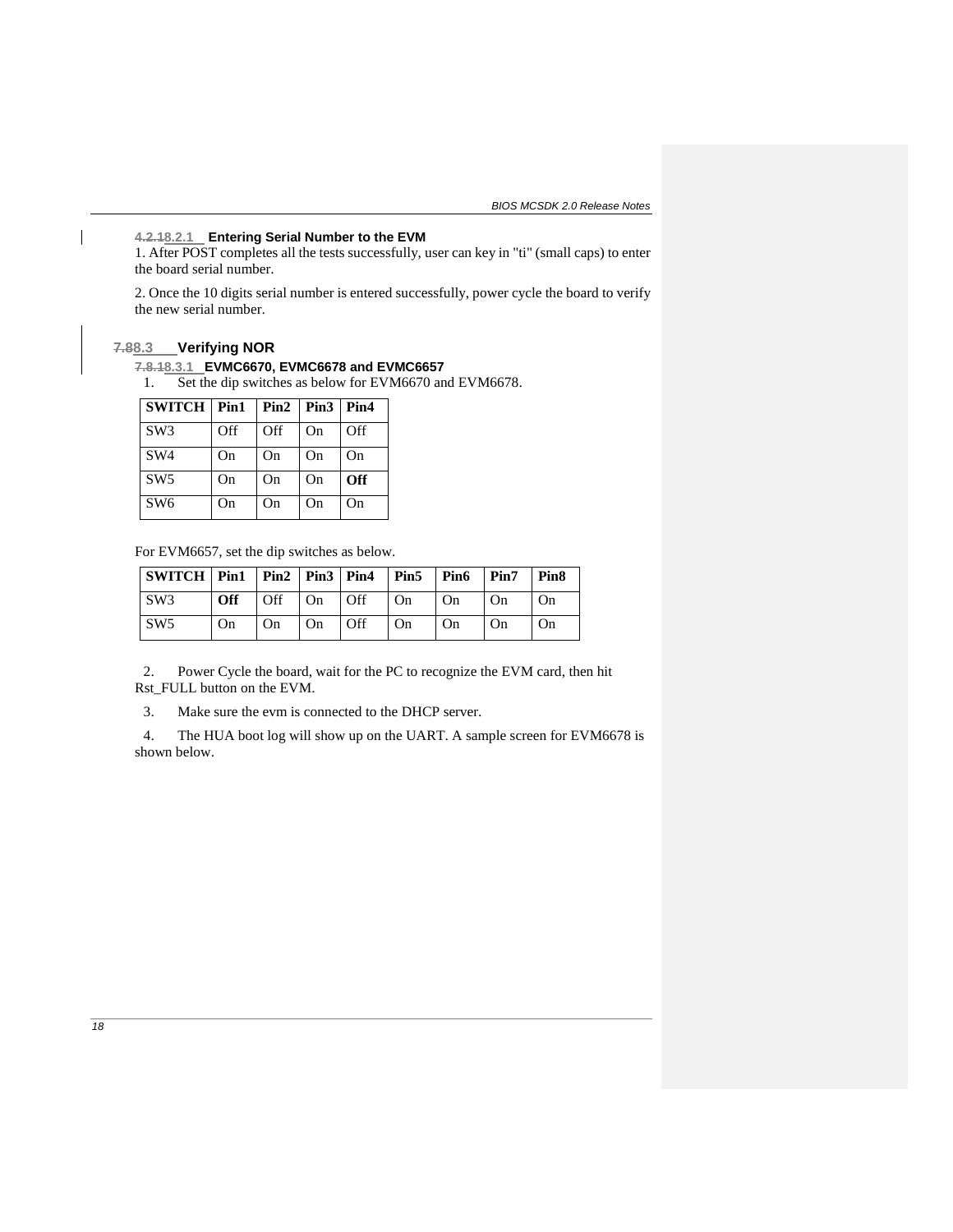| Tera Term - COM4 VT                                                                                                                                                                                                                                                                                                                                                                                                                                                                                                                                                                                                                                                                                                                                                                                                |
|--------------------------------------------------------------------------------------------------------------------------------------------------------------------------------------------------------------------------------------------------------------------------------------------------------------------------------------------------------------------------------------------------------------------------------------------------------------------------------------------------------------------------------------------------------------------------------------------------------------------------------------------------------------------------------------------------------------------------------------------------------------------------------------------------------------------|
| File Edit Setup Control Window Help                                                                                                                                                                                                                                                                                                                                                                                                                                                                                                                                                                                                                                                                                                                                                                                |
| IBL: PLL and DDR Initialization Complete<br>IBL Result code 00<br>IBL: Booting from NOR<br>Start BIOS 6<br>QMSS successfully initialized<br>CPPI successfully initialized<br>PA successfully initialized<br><b>HUA version 2.00.00.03</b><br>Setting hostname to tidemo-CE9530<br>MAC Address: 90-D7-EB-9E-5F-83<br>Configuring DHCP client<br>PASS successfully initialized<br>Ethernet subsystem successfully initialized<br>Ethernet eventId: $48$ and vectId (Interrupt): $7$<br>Registration of the EMAC Successful, waiting for link up<br>Service Status: DHCPC<br>: Enabled<br>ппп<br>- 2<br>.,<br>: 900<br>Service Status: THTTP<br>: Enabled<br>Service Status: DHCPC<br>: Running<br>: 000<br>: Enabled<br>Network Added: If-1:158.218.103.164<br>Service Status: DHCPC<br>: Enabled : Running<br>: 017 |

# **7.8.28.3.2 EVMK2H**

1. Set the dip switches as below.

| SWITCH   Pin1   Pin2   Pin3   Pin4 |                                                |  |  |
|------------------------------------|------------------------------------------------|--|--|
| SW1                                | $\vert$ Off $\vert$ Off $\vert$ On $\vert$ Off |  |  |

- 2. Power Cycle the board.
- 3. Make sure the evm is connected to the DHCP server.
- 4. U-Boot will show up on the UART. A sample screen is shown below.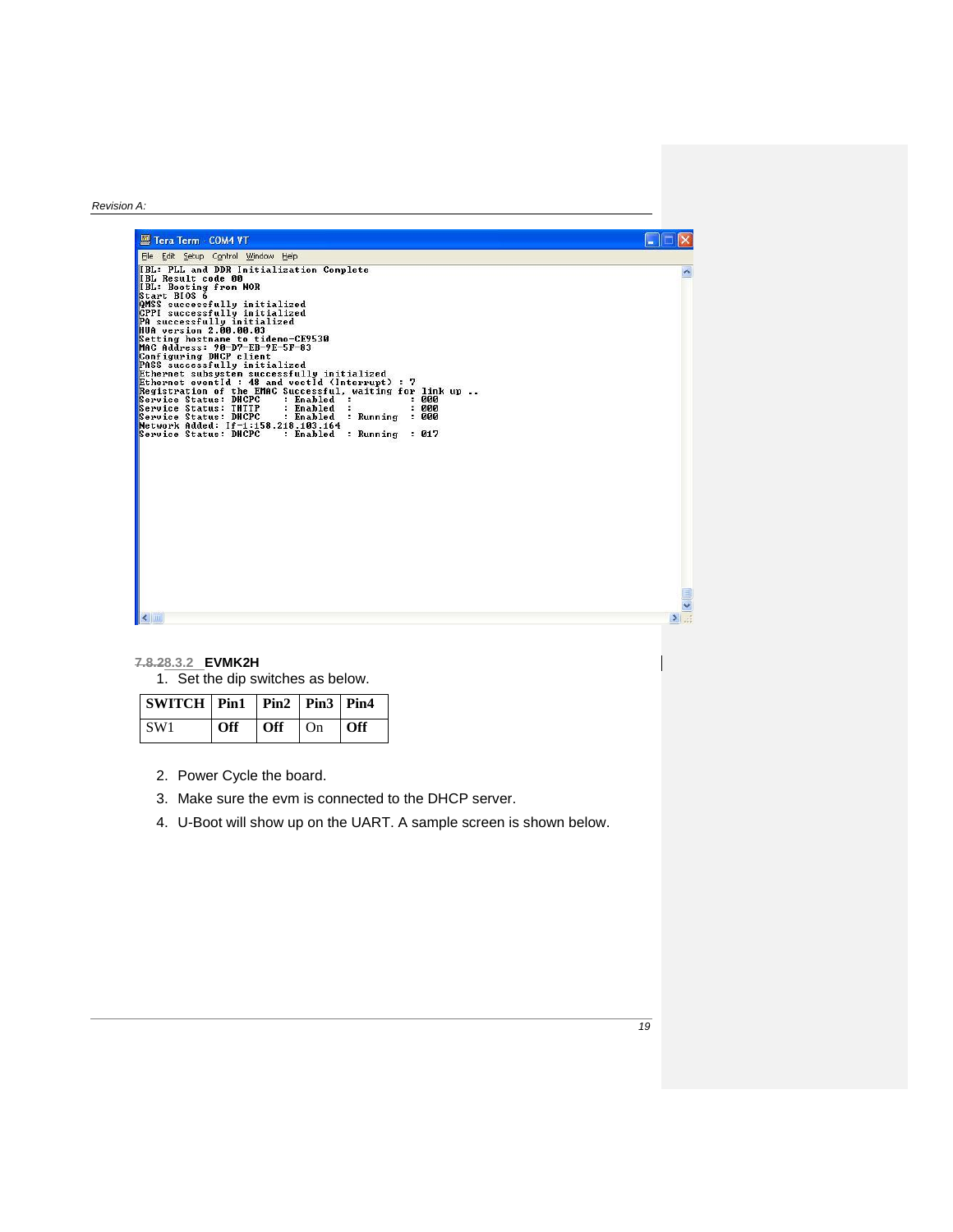*BIOS MCSDK 2.0 Release Notes*



### **7.98.4 Verifying NAND**

#### **7.9.18.4.1 EVMC6670, EVMC6678 and EVMC6657**

1. Set the dip switches as below for EVM 6670 and EVM6678.

| <b>SWITCH Pin1</b> |     | $Pin2$   $Pin3$   $Pin4$ |    |     |
|--------------------|-----|--------------------------|----|-----|
| SW <sub>3</sub>    | Off | Off                      | On | Off |
| SW <sub>4</sub>    | On  | Off                      | On | On  |
| SW5                | On  | On                       | On | Off |
| SW <sub>6</sub>    | On  | On                       | On | On  |

Note there is no NAND.bin provided for C6657 as there is no Linux support on C6657. Please refer to device hardware setup documentation for booting from NAND.

2. Power Cycle the board, wait for the PC to recognize the EVM card, then hit Rst FULL button on the EVM.

3. Wait for a minute

4. The Linux boot log will show up on the UART. A sample screen for EVM6678 is shown below.

```
IBL: PLL and DDR Initialization Complete
IBL Result code 00
IBL: Booting from NAND
Linux version 2.6.34-evmc6670.el-linux-c6x-2.0-n55 (bill@gtengapp01) (gcc 
version 4.5.1 (Sourcery CodeBench Lite 4.5-124) ) #1 Fri
Sep 30 21:03:10 EDT 2011
Designed for the EVMC6670 board, Texas Instruments.
```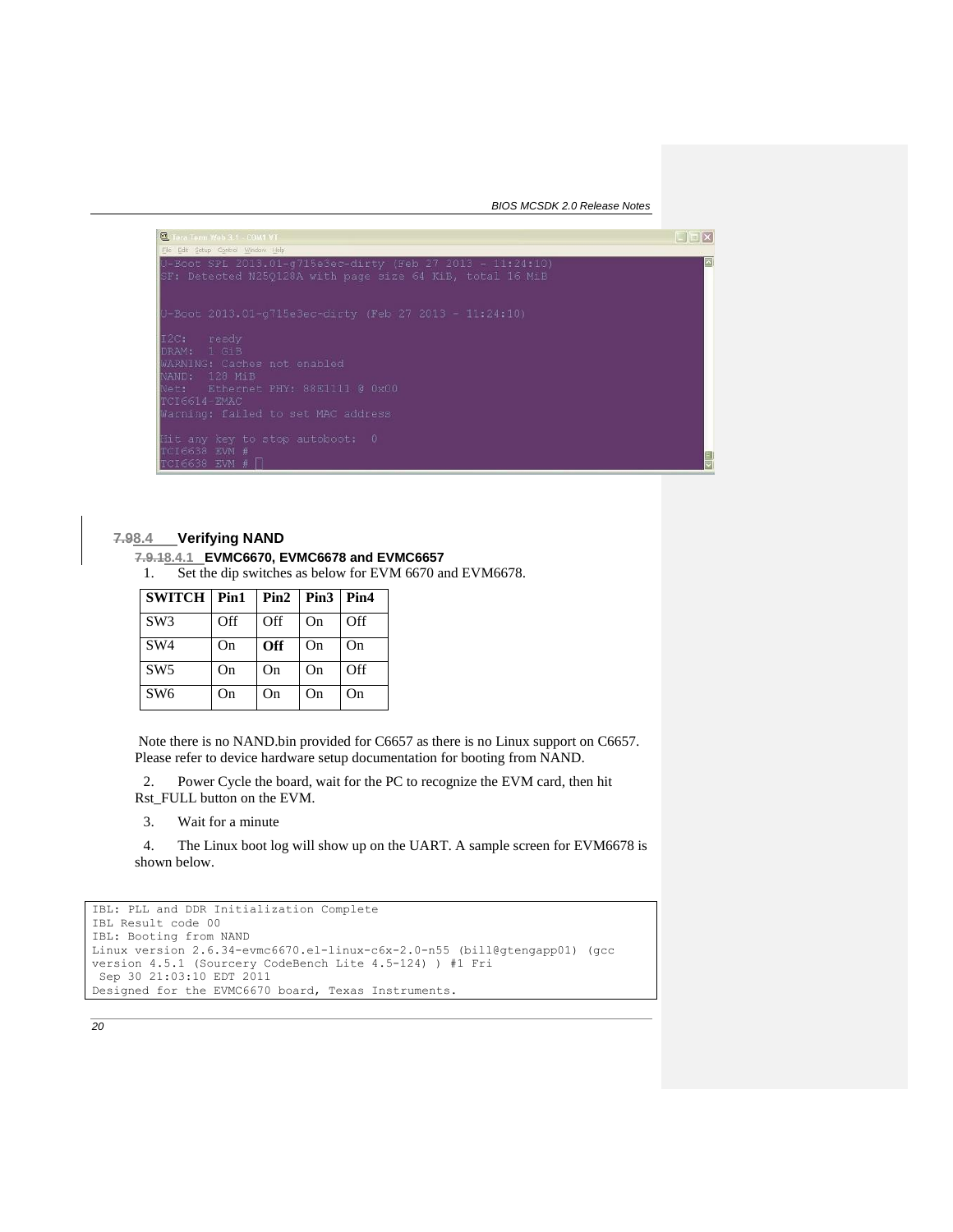CPU0: C66x rev 0x0, 1.2 volts, 983MHz Initializing kernel physical RAM map changed by user Built 1 zonelists in Zone order, mobility grouping on. Total pages: 65024 Kernel command line: console=ttyS0,115200 rw mem=256M ip=dhcp initrd=0x80400000,0x400000 PID hash table entries: 1024 (order: 0, 4096 bytes) Dentry cache hash table entries: 32768 (order: 5, 131072 bytes) Inode-cache hash table entries: 16384 (order: 4, 65536 bytes) Memory available: 251828k/258184k RAM, 0k/0k ROM (785k kernel code, 202k data) SLUB: Genslabs=7, HWalign=128, Order=0-3, MinObjects=0, CPUs=1, Nodes=1 Hierarchical RCU implementation. RCU-based detection of stalled CPUs is enabled. NR\_IRQS:328 Console: colour dummy device 80x25 Calibrating delay loop... 980.99 BogoMIPS (lpj=1961984) Mount-cache hash table entries: 512 C64x: 13 gpio irqs NET: Registered protocol family 16 SGMII init complete bio: create slab <bio-0> at 0 Switching to clocksource TSC64 NET: Registered protocol family 2 IP route cache hash table entries: 2048 (order: 1, 8192 bytes) TCP established hash table entries: 8192 (order: 4, 65536 bytes) TCP bind hash table entries: 8192 (order: 3, 32768 bytes) TCP: Hash tables configured (established 8192 bind 8192) TCP reno registered UDP hash table entries: 256 (order: 0, 4096 bytes) UDP-Lite hash table entries: 256 (order: 0, 4096 bytes) NET: Registered protocol family 1 RPC: Registered udp transport module. RPC: Registered tcp transport module. RPC: Registered tcp NFSv4.1 backchannel transport module. Trying to unpack rootfs image as initramfs... Freeing initrd memory: 4096k freed JFFS2 version 2.2. (NAND) (SUMMARY) © 2001-2006 Red Hat, Inc. ROMFS MTD (C) 2007 Red Hat, Inc. msgmni has been set to 499 Block layer SCSI generic (bsg) driver version 0.4 loaded (major 254) io scheduler noop registered io scheduler deadline registered io scheduler cfa registered (default) Serial: 8250/16550 driver, 1 ports, IRQ sharing disabled serial8250.0: ttyS0 at MMIO 0x2540000 (irq = 292) is a 16550A console [ttyS0] enabled brd: module loaded loop: module loaded at24 1-0050: 131072 byte 24c1024 EEPROM (writable) uclinux[mtd]: RAM probe address=0x803dd7c0 size=0x0 Creating 1 MTD partitions on "RAM": 0x000000000000-0x000000000000 : "ROMfs" mtd: partition "ROMfs" is out of reach -- disabled Generic platform RAM MTD, (c) 2004 Simtec Electronics GPIO NAND driver for C6x SoC boards NAND device: Manufacturer ID: 0x20, Chip ID: 0x36 (ST Micro NAND 64MiB 1,8V 8-bit) Scanning device for bad blocks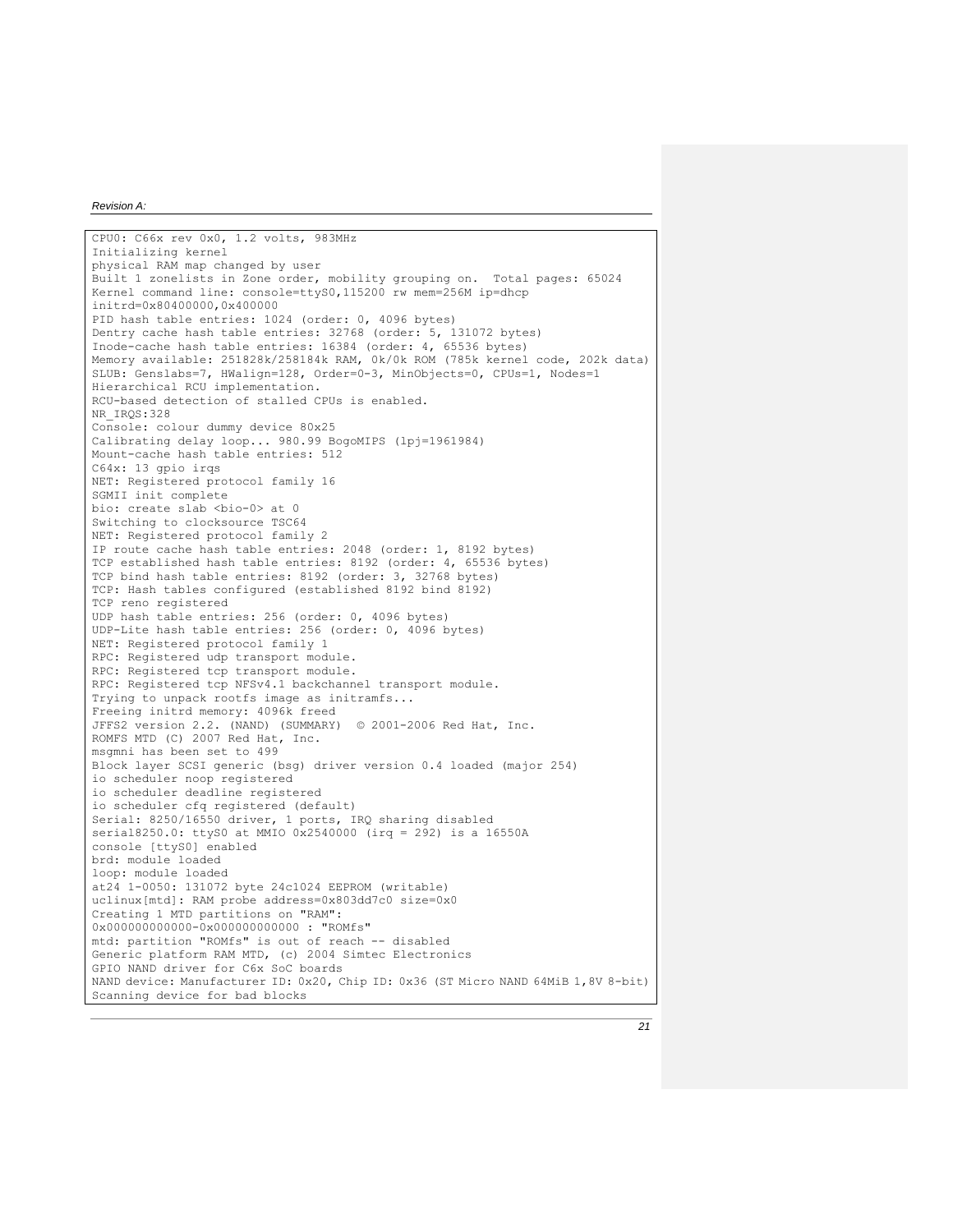*BIOS MCSDK 2.0 Release Notes*

RedBoot partition parsing not available Using static partition definition Creating 3 MTD partitions on "gpio-nand-c6x": 0x000000000000-0x000000004000 : "bootconfig" 0x000000004000-0x000001000000 : "kernel" 0x000001000000-0x000004000000 : "filesystem" keystone netcp keystone netcp.0: firmware: using built-in firmware keystone-pdsp/qmss\_pdsp\_acc48\_le.fw keystone netcp keystone netcp.0: firmware: using built-in firmware keystone-pdsp/pa\_pdsp\_default.fw pktgen 2.72: Packet Generator for packet performance testing. TCP cubic registered NET: Registered protocol family 17 Sending DHCP requests ., OK IP-Config: Got DHCP answer from 0.0.0.0, my address is 158.218.103.164 IP-Config: Complete: device=eth0, addr=158.218.103.164, mask=255.255.254.0, gw=158.218.102.2, host=158.218.103.164, domain=am.dhcp.ti.com, nis-domain=(none), bootserver=0.0.0.0, rootserver=0.0.0.0, rootpath= Freeing unused kernel memory: 136K freed starting pid 18, tty '': '/etc/rc.sysinit' Starting system... Mounting proc filesystem: done. Mounting other filesystems: done. Starting mdev Setting hostname 158.218.103.164: done. Bringing up loopback interface: done. Starting inetd: done. eth0 Link encap:Ethernet HWaddr 90:D7:EB:9E:5F:83 inet addr:158.218.103.164 Bcast:158.218.103.255 Mask:255.255.254.0 UP BROADCAST RUNNING MULTICAST MTU:1500 Metric:1 RX packets:12 errors:0 dropped:0 overruns:0 frame:0 TX packets:2 errors:0 dropped:0 overruns:0 carrier:0 collisions:0 txqueuelen:1000 RX bytes:2653 (2.5 KiB) TX bytes:1180 (1.1 KiB) Interrupt:48 System started. starting pid 67, tty '/dev/console': '/bin/sh' / #

**7.9.28.4.2 EVMK2H**

**Note: for EVMK2H it is necessary to reformat the NAND Flash prior to burning the image. To do this, use the following command:**

%DSS\_SCRIPT\_DIR%\dss.bat program\_evm.js evmk2h format-nand

1. Set the dip switches as below.